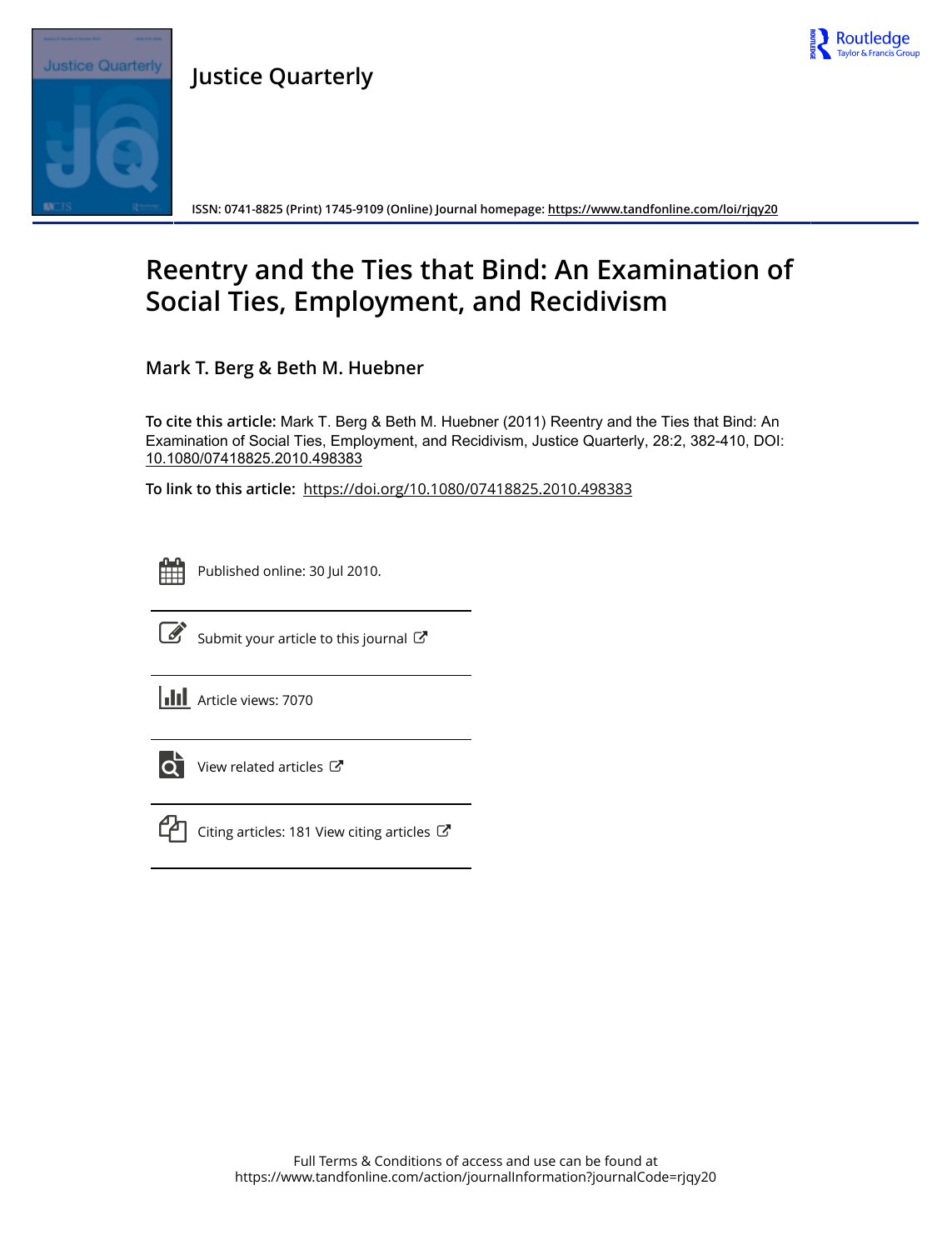## **Reentry and the Ties that Bind: An Examination of Social Ties, Employment, and Recidivism**

## *Mark T. Berg and Beth M. Huebner*

Scholars consistently find that reentering offenders who obtain steady work and maintain social ties to family are less likely to recidivate. Some theorize that familial ties may operate through employment to influence recidivism and that such ties may also serve a moderating role. The current study employs an integrated conceptual framework in order to test hypotheses about the link between familial ties, post-release employment, and recidivism. The findings suggest that family ties have implications for both recidivism and job attainment. In fact, the results suggest that good quality social ties may be particularly important for men with histories of frequent unemployment. The implications of these findings are discussed with regard to theory and future research on prisoner reentry and recidivism.

*Keywords* prisoner reentry; recidivism; social ties

#### Introduction

A massive growth in the USA prison population has stimulated scientific interest in prisoner reentry. According to recent estimates, more than 1.5 million people are currently under the jurisdiction of state and federal prisons (West & Sabol, 2009). Approximately two-thirds of returning offenders renew their involvement

Mark T. Berg is an assistant professor in the School of Public and Environmental Affairs at Indiana University-Purdue University, Indianapolis. His recent research, funded by the Harry Frank Guggenheim Foundation, focuses on the structural-cultural context of violent events, the reintegration process, and longitudinal patterns of criminal behavior. Beth M. Huebner is an associate professor and director of Graduate Studies in the Department of Criminology and Criminal Justice at the University of Missouri-St. Louis. Her recent research, funded by the National Institute of Justice, considers the efficacy of sex offender residency laws and explores variation in patterns of offending for urban and rural parolees. Correspondence to: Mark T. Berg, School of Public and Environmental Affairs, Indiana University-Purude University Indianapolis, 801 W. Michigan St., BS 4073, Indianapolis, IN 46202, USA. E-mail: markberg@iupui.edu.



ISSN 0741-8825 print/1745-9109 online/11/020382-29 © 2011 Academy of Criminal Justice Sciences DOI: 10.1080/07418825.2010.498383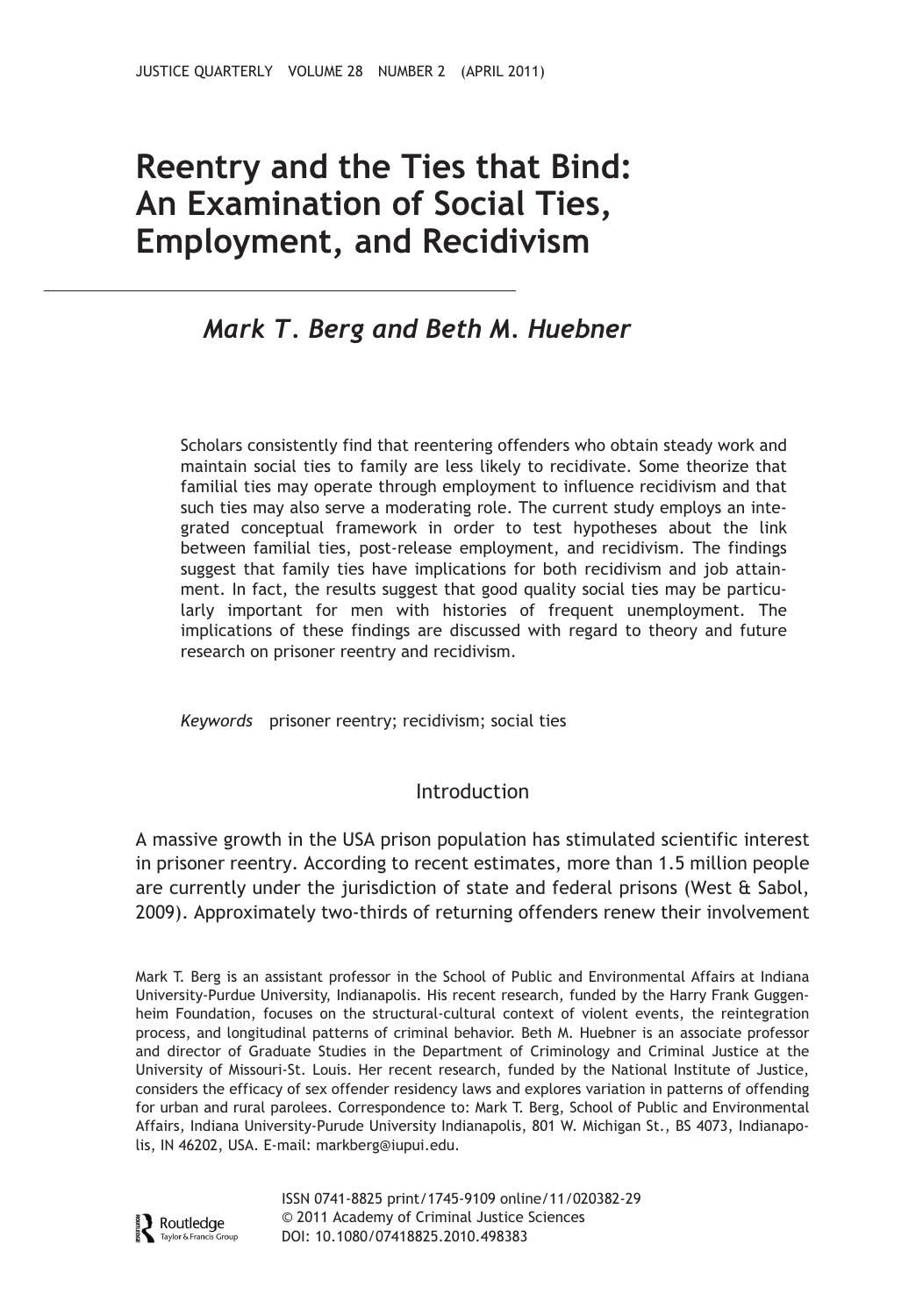in criminal behavior, and nearly half will serve another sentence in prison (Langan & Levin, 2002). In light of these facts, social scientists have increasingly focused their efforts on explaining the etiology of recidivism and desistence among offenders making the transition from prison to the community. Studies consistently find that two conditions play a particularly salient role in the reentry process: employment and social ties to family (Glaser, 1964; Laub & Sampson, 2003; Petersilia, 2003; Visher & Travis, 2003). Evidence derived from a variety of data sources shows that offenders who maintain a steady job and have close ties with members of their family are less likely to renew their involvement in criminal behavior upon release from prison. While this evidence is fairly clear, the manner by which familial ties affect recidivism has been relatively unexamined. Taken together, the literature suggests that good quality social ties with family lower the risk for recidivism, in part, by facilitating job attainment (Glaser, 1964; Visher, Debus, & Yahner, 2008). In other words, by connecting offenders with stable employment familial social ties may play an *indirect* role in affecting recidivism.

Extant research shows that the social capital obtained through relational ties is of "paramount importance in connecting people with jobs" (Granovetter, 1974, p. 22). This capital is especially beneficial for job-seekers who are at a relative disadvantage in terms of their marketable qualifications (i.e., work history, education) and reputations (Granovetter, 1974, 1985; Lin, 2001). Most offenders leaving prison lack a competitive resume, they are under-skilled relative to the general population, plus they shoulder a debilitating stigma that is attached to their criminal history (Pager, 2003). Owing to these deficits, parolees face significant challenges finding work (Petersilia, 2003). Some, however, rely on family members to procure job arrangements, and it is through this mechanism of job attainment that family ties are thought to be instrumental in altering post-release behavior (see Glaser, 1964). Despite important advances in knowledge about reentry, criminologists have yet to isolate, "how exactly social ties aid released inmates in the transition back into society" (Bales & Mears, 2008, p. 313); in particular, little is known about whether family ties help offenders overcome obstacles in the job market and secure employment (cf. Visher & Travis, 2003). Empirical knowledge of these proposed associations will serve as an additional step toward a more complete understanding of recidivism and prisoner reentry.

The current study builds upon existing reentry research by investigating two questions regarding the association between family-based social ties, job attainment and recidivism. First, we examine whether employment is a conduit through which familial social ties influence recidivism. Second, we examine whether familial ties buffer the effects of deficits in employment qualifications on job attainment. This analysis uses data that include both pre- and postrelease factors; the study sample comprises a group of men whose involvement in criminal behavior was tracked for more than three years following parole. Results are discussed with regard to criminological theory, future research on recidivism, and prisoner reentry policy.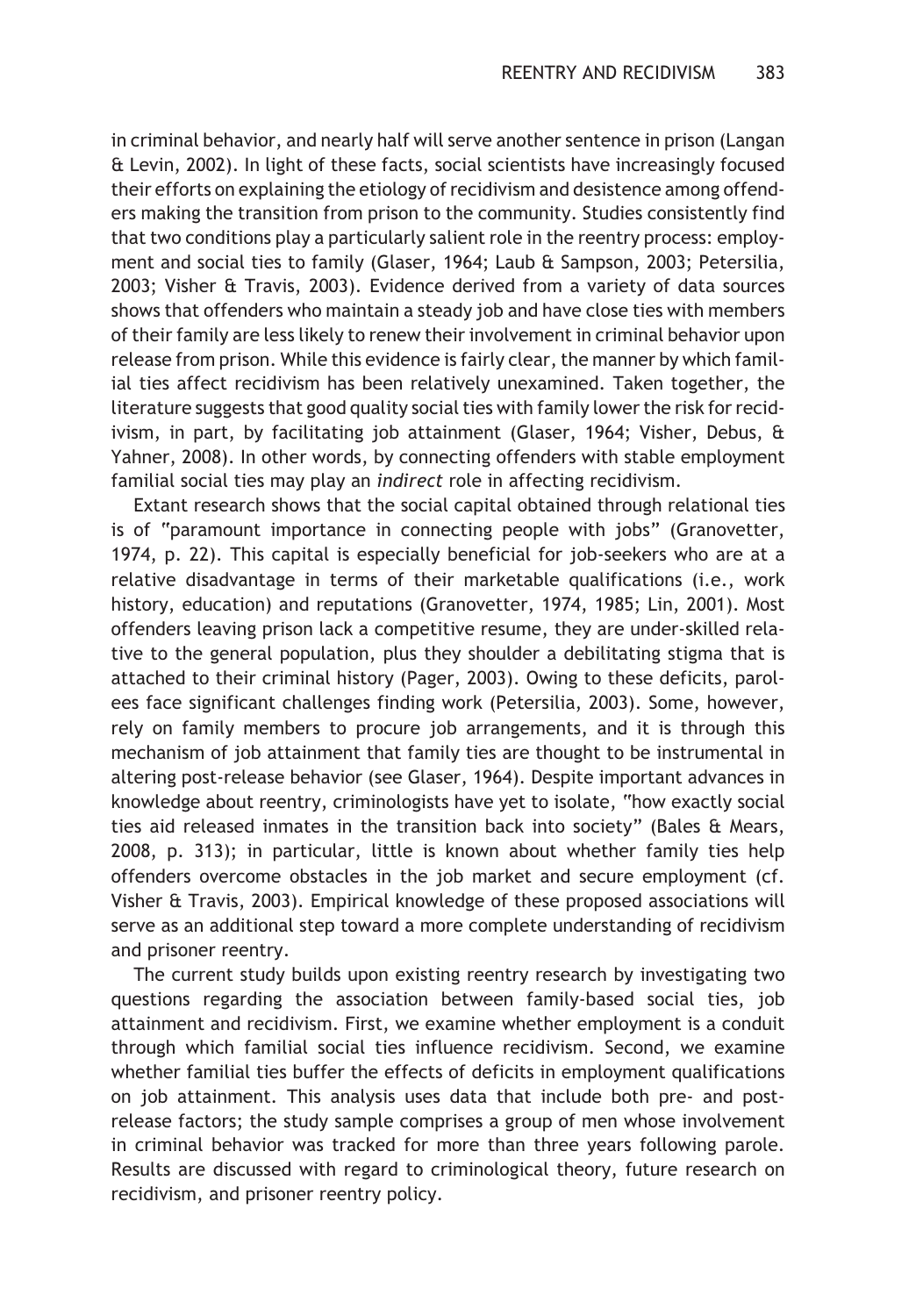## Background

### Family Ties and Returning Offenders

A large body of social science research has shown that during personal crises (e.g., divorce, death, and serious health complications) family members are fertile sources of psychological, material, and financial support (Cattell, 2001; Umberson, 1987; Wellman & Wortley, 1990). In fact, criminological research finds that upon release from prison, offenders commonly rely on parents, grandparents, siblings, aunts, and uncles. Family members come to represent core members of offenders' social networks (Malik-Kane & Visher, 2008; Shapiro & Schwartz, 2001). For example, approximately 40% of offenders in a Baltimore release cohort expected to rely on family as a source of support in the post-prison environment and, in fact, almost 50% ultimately did (Visher, Kachnowski, La Vigne, & Travis, 2004). Nelson, Dees, and Allen (1999) reported that approximately 80% of the parolees in their study resided with family members upon release from prison. Meisenhelder (1977, pp. 328–329) found in his study that family was a major source of relational attachments for offenders and became "a secure place for [them] within the conventional community." Likewise, several other qualitative studies have observed that family serves an important role in the post-release environment, namely as a resourceful network of support (Braman, 2004; Farrall, 2004; Glaser, 1964; Shover, 1996).

It is believed that, relative to the wider community, the family is more apt to overlook offenders' stigma—a phenomenon that facilitates the formation of social ties between offenders and members of their family (Eckland-Olson, Supancic, Campbell, & Lenihan, 1983). A record of imprisonment can lead to gross exclusion (Matza, 1969, pp. 159–162) from conventional social networks in one's community, particularly when those networks comprise individuals who have little prior information to construct an image of the offender's self other than what is known based on their criminal record (Ericson, 1977; Lofland, 1969). By contrast, family members are unlikely to consider the offenders' arrest record as representative of their real self (Maruna, 2001), rather they recognize it as a *part* of the offenders' total personality. Therefore, reentering offenders' past transgressions have a less corrosive effect on tie formation with members of their own family versus members of the wider community (Braithwaite, 1989; Lofland, 1969, p. 214). In fact, a considerable amount of research by Sampson and Laub (1993) stresses this notion, suggesting that a reason the relational tie between offenders and spouses is unique and potentially beneficial—in terms of desistence—is that it is unencumbered by the stigma associated with a lengthy record of offending. In view of the criminological literature, Farrall (2004, p. 72) concludes that "the family has appeared to be a particularly strong resource for those attempting to desist to call upon."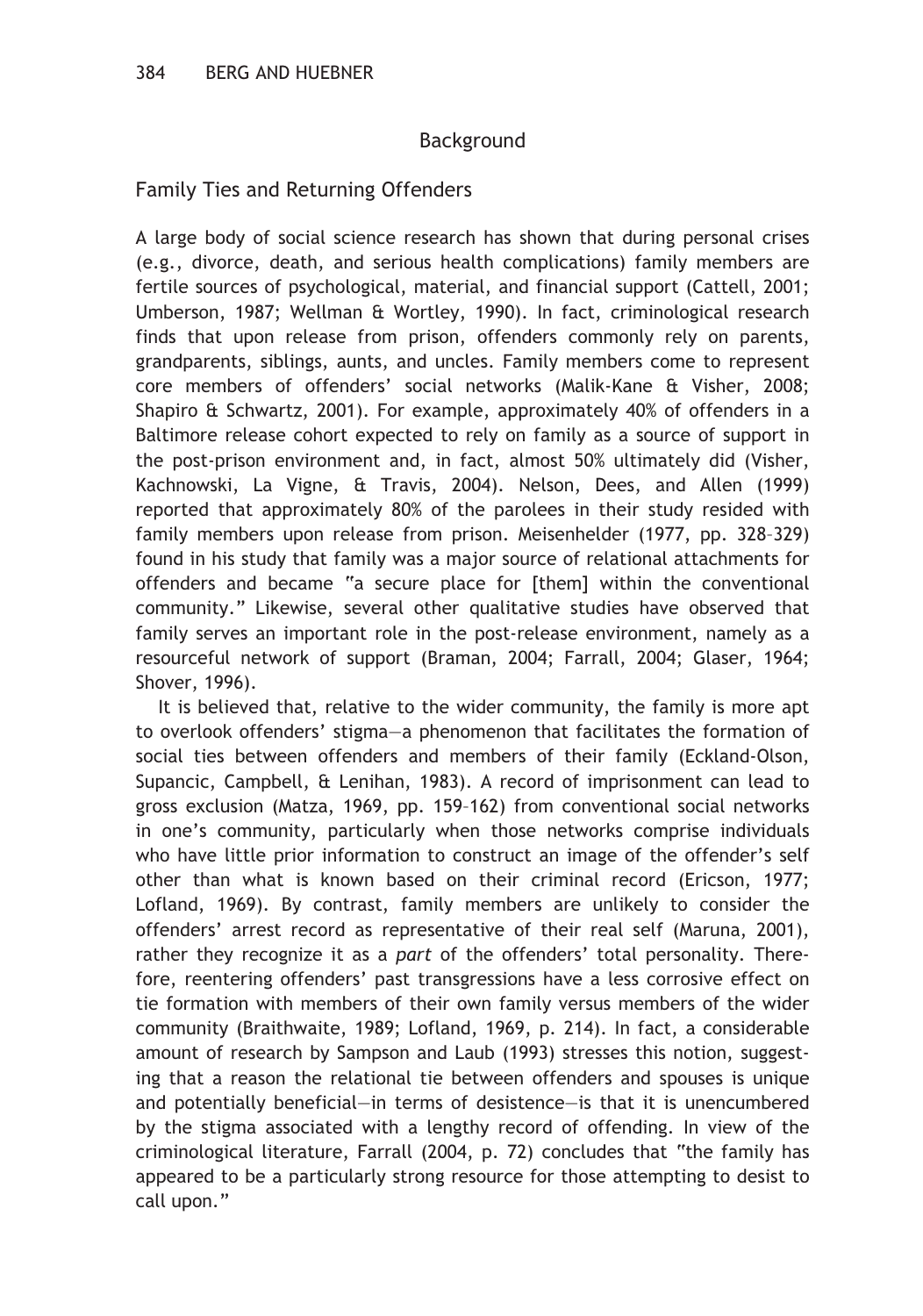#### Family Ties and Recidivism

Existing theoretical and empirical research implies that social ties to family involve *three* components that purportedly affect their involvement in criminal behavior. First, ties have a controlling effect on returning offenders' behavior; second, they provide a provision of emotional support; and third, they facilitate identity transformation. We review these ideas in the forthcoming paragraphs.

Turning to the first of these components, the effect of social ties on offending is often understood through the lens of control theory. Social control models assume that people's motivation to offend is restrained by their relations to society, conceived of as social bonds (Hirschi, 1969). Variability in the strength of the social bond accounts for variation in offending. Family ties represent a source of social control in that they connect reentering offenders to the conventional social order and in doing so thwart their impulses to recidivate (Laub & Sampson, 2003). In the words of Glaser (1964, p. 335), these ties are "insulation from the criminal influences" that reentering offenders encounter in free society. For instance, family ties structure offenders' daily routines, placing restrictions on where they go to socialize, with whom they associate, and the types of behaviors they engage in while socializing (i.e., heavy drinking, partying in bars and clubs, and drug use) (see Warr, 1998).

Second, existing research suggests that intimate ties supply returning offenders with a provision of emotional support. This support reduces the impulse to offend in several ways. First, families provide offenders with emotional resources to cope with the stressful challenges of reentry (Agnew, 2005; Glaser, 1964). In fact, Maruna (2001) as well as Laub and Sampson (2003) offer recent empirical evidence to suggest that offenders' families provide a durable emotional barrier which shields them from the disorienting experiences common to reentry. Elsewhere, theorists claim that familial ties serve as the basis of the shaming process, and family members take on a nurturing role in the process of social reintegration (Braithwaite, 1989). Empirical research with parolees has supported the purported centrality of familial support (Naser & Visher, 2006; Sullivan, Mino, & Nelson, 2002). For example, interviewed roughly three months after their release date, a sample of ex-prisoners from Ohio identified support from the family as the most important thing that kept them from returning to prison (Visher & Courtney, 2006, p. 2). Other studies find that ex-prisoners with close ties to their family report higher levels of optimism, confidence in the future, and an unwillingness to commit to criminal behavior (Burnett, 2004; Maruna, 2001; Nelson, Dees, & Allen, 1999). For example, a number of the men in Laub and Sampson's (2003) research asserted that the emotional support offered by members of their family, including spouses, children, and in-laws, was fundamental to their eventual success at desistence. Noting this finding, Laub and Sampson (2003, p. 137) remarked, "for some men [those who had desisted], a wife was one of the first people to care for them and about them."

Third, a growing research literature indicates that family relationships are fundamental components in the process of cognitive change. Specifically, theory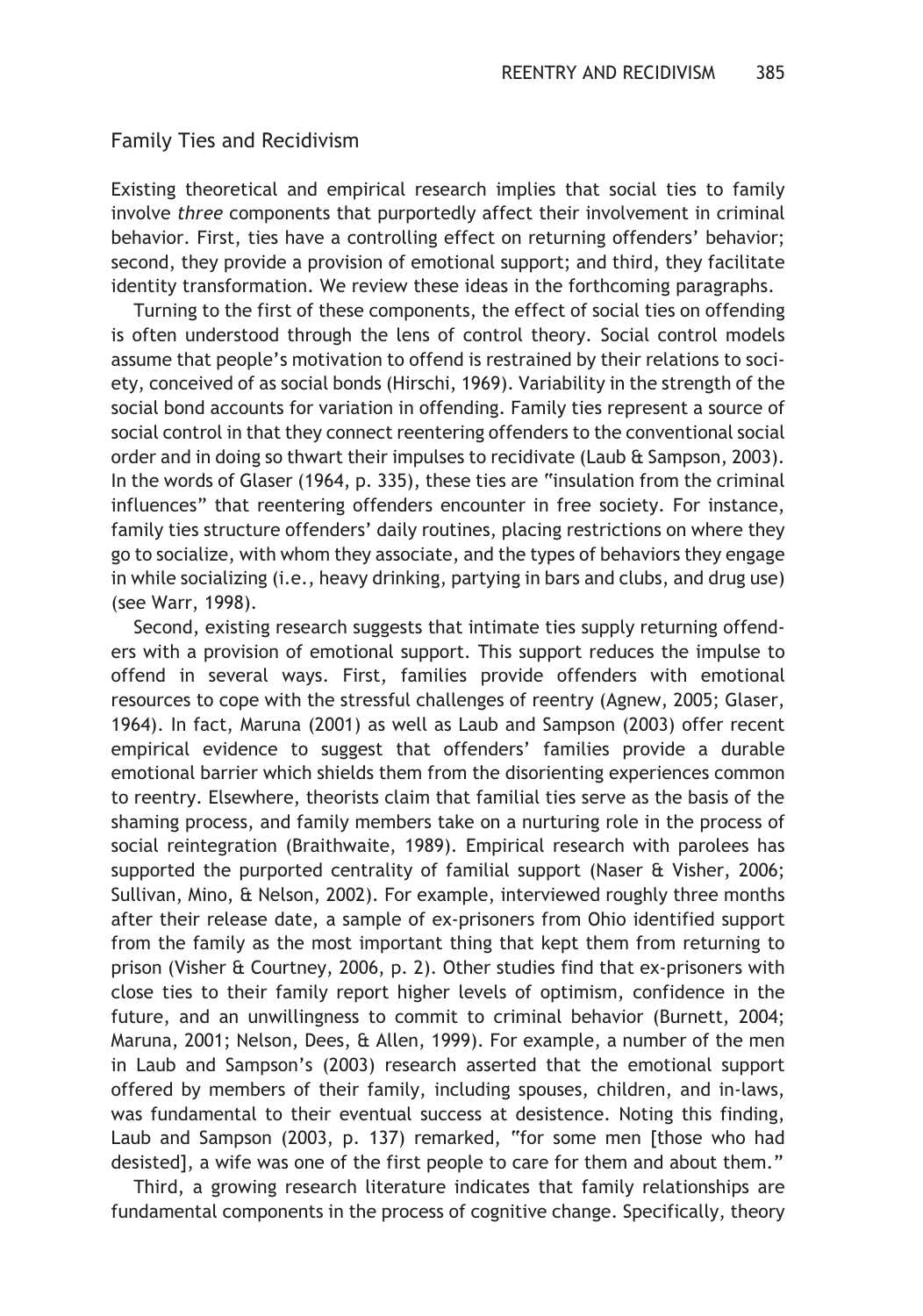argues that the process of cognitive transformation is coupled with the formation of relational ties; these ties act as an anchor, enabling offenders to construct an alternative identity (Finestone, 1967). Giordano, Cernkovich, and Rudolph (2002) describe, for instance, how social ties within intimate networks are representative of a structural contingency or a hook for change. According to their research, these hooks are requisite to the development of a replacement self that is fundamentally incompatible with continued offending. Interpersonal ties with conventional actors serve to reaffirm the legitimacy of ex-prisoners' conventional orientation by providing testimony to the authenticity of their reform (Maruna, 2001, p. 157; Shover, 1996). In this way, participation in the roles inhered in family ties reinforces ex-prisoners' perception of themselves as a contributing member of society, and at the same time it galvanizes their commitment to conformity (Braithwaite, 1989; Maruna & Toch, 2005).

### Family Ties and Employment

Another emerging perspective in the literature implies that beyond supplying social control, social support, and the impetus for identity transformation, familial ties also serve an instrumental function in the post-release environment—namely, they act as a bridge to the job market (Glaser, 1964). Familial ties are said to contain a cache of social capital, which is conceived of as a relational investment inhered in the structure of the social network (Furstenberg, 2005; Portes, 1998). When acted upon, the stock of capital within the familial network assists offenders in attaining various symbolic and material resources in the post-release setting, including a steady job.

Specifically, theory suggests that social capital promotes the likelihood of job attainment in four distinct ways. First, according to Lin (2001) "information flow" is facilitated by social capital. For example, offenders with imperfect knowledge of job markets learn of positions and opportunities in the marketplace from members of their family. In fact, Granovetter (1974, p. 11) discovered in his study of capital and job acquisition that personal contact was the predominant method of finding a job. Second, social capital has an "influence" on individuals who have the authority to make key decisions within organizations (Lin, 2001). For example, employers may be swayed to hire an applicant, despite their criminal record, based on inside knowledge about the applicant's character that the employer gleaned from their family. Third, an individual's ties to a given social network are viewed by others as "certification" of the person's ability to access valued resources (Lin, 2001). In this way, deficits in ex-prisoners' personal qualifications or reputation might be outweighed by their potential to secure material assets from the familial network in which they are embedded. Finally, in Lin's (2001, p. 20) words, social ties "reinforce identity and recognition." Knowing that an ex-prisoner has social standing in a group serves to enhance perceptions of their reputation in the eyes of others. Empirical evidence shows, for example, that certain ex-prisoners are granted jobs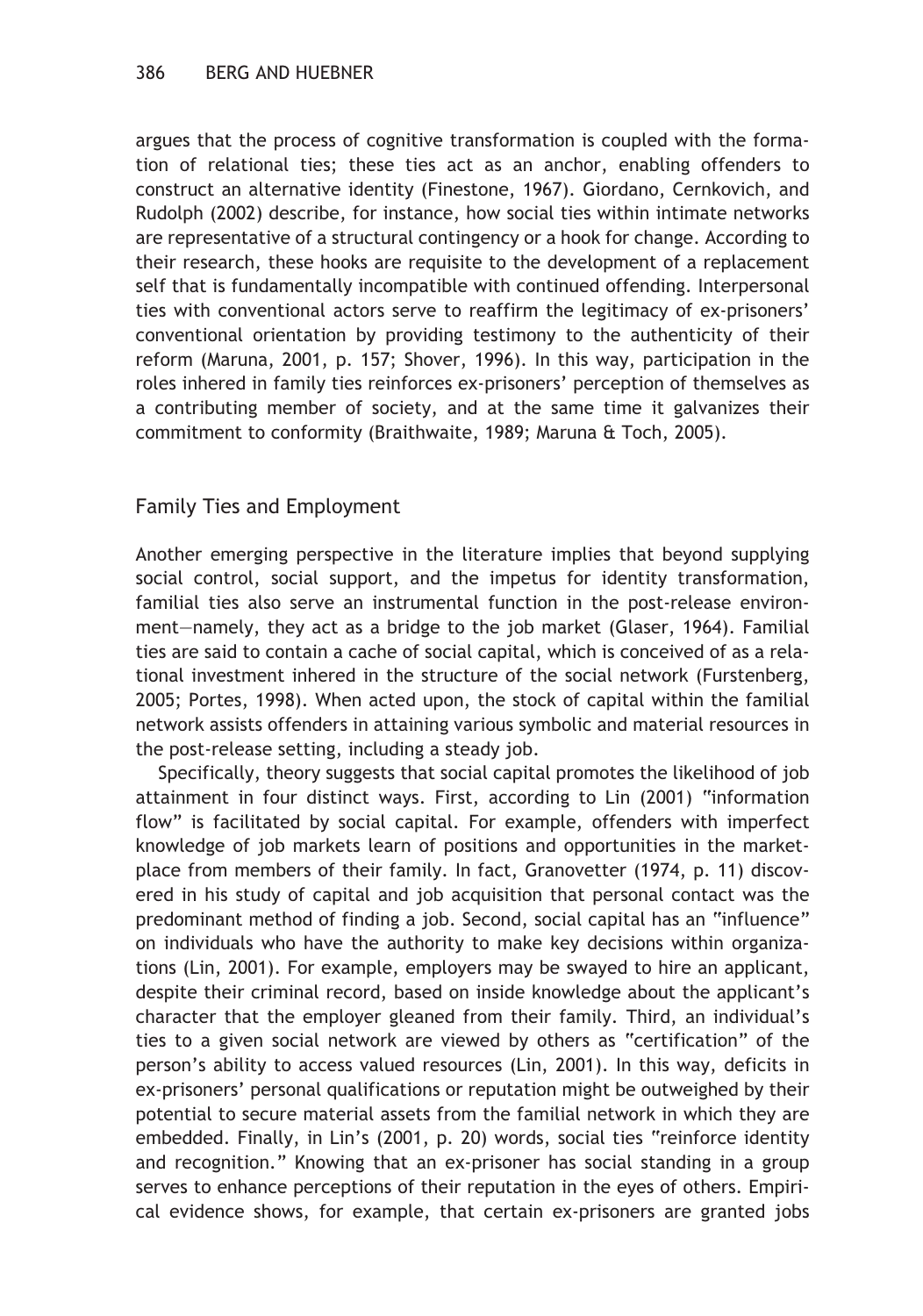because their family has a respectable degree of status in the community (Sullivan, 1989).

In short, the social capital embedded within familial ties connects offenders to jobs by facilitating information flow, influencing decision makers, certifying one's qualifications, and affecting one's reputation. This is not to say that employment history and education (i.e., credentials) are irrelevant assets in the job marketplace. Indeed, within certain sectors, such as technology, these credentials are perhaps fully adequate (cf. Granovetter, 1974). But empirical evidence generally shows that formal credentials are often "insufficient to convey the social skills and resources so essential" (Lin, 2001) for the acquisition of a job. Given that ex-prisoners are often severely disadvantaged in terms of their credentials upon release, including their reputations, then social networks are especially relevant to their ability to secure a steady job (Braman, 2004; Petersilia, 2003; see also Uggen, Wakefield, & Western, 2005).

#### Employment and Criminal Offending

Research conducted on high-risk samples often finds a negative link between employment and criminal behavior (see Laub & Sampson, 2003; cf. Uggen et al., 2005). For example, Laub and Sampson (2003) analyzed longitudinal data on 500 men and found that during periods of employment they were less likely to commit predatory crime and engage in heavy alcohol use. Similarly, using retrospective data gathered from Nebraska inmates, Horney, Osgood, and Marshall (1995) found that the probability of committing property offenses was reduced in the months when sample members were employed. Uggen's (1999) analysis of the National Supported Works Demonstration Project data indicates that jobs of high quality diminished the likelihood of recidivism among released offenders, even after controlling for selection into employment. Theory stresses that a steady job gives offenders a sense of identity and meaning to their life, while it also places restrictions on their routines, thereby reducing their exposure to situations conducive to criminal behavior (Glaser, 1964; Laub & Sampson, 2003; see also Sullivan, 1989). Employment, however, also enables individuals to pay their bills, secure housing, and develop a wider network of ties to conventional society (Petersilia, 2003; Visher & Courtney, 2006; Visher & Travis, 2003). Plus, employment reduces the economic incentive to engage in income-generating crimes (Petersilia & Rosenfeld, 2008; Shover, 1996). Others note that role commitments associated with employment also reduce offending by virtue of the fact that such behavior is inconsistent with the role and might jeopardize it altogether (Matsueda & Heimer, 1997; Sampson & Laub, 1993).

#### Reentry and Job Attainment

By several accounts, obtaining steady employment in the post-prison context is a difficult task for reentering offenders, a task that is encumbered by two major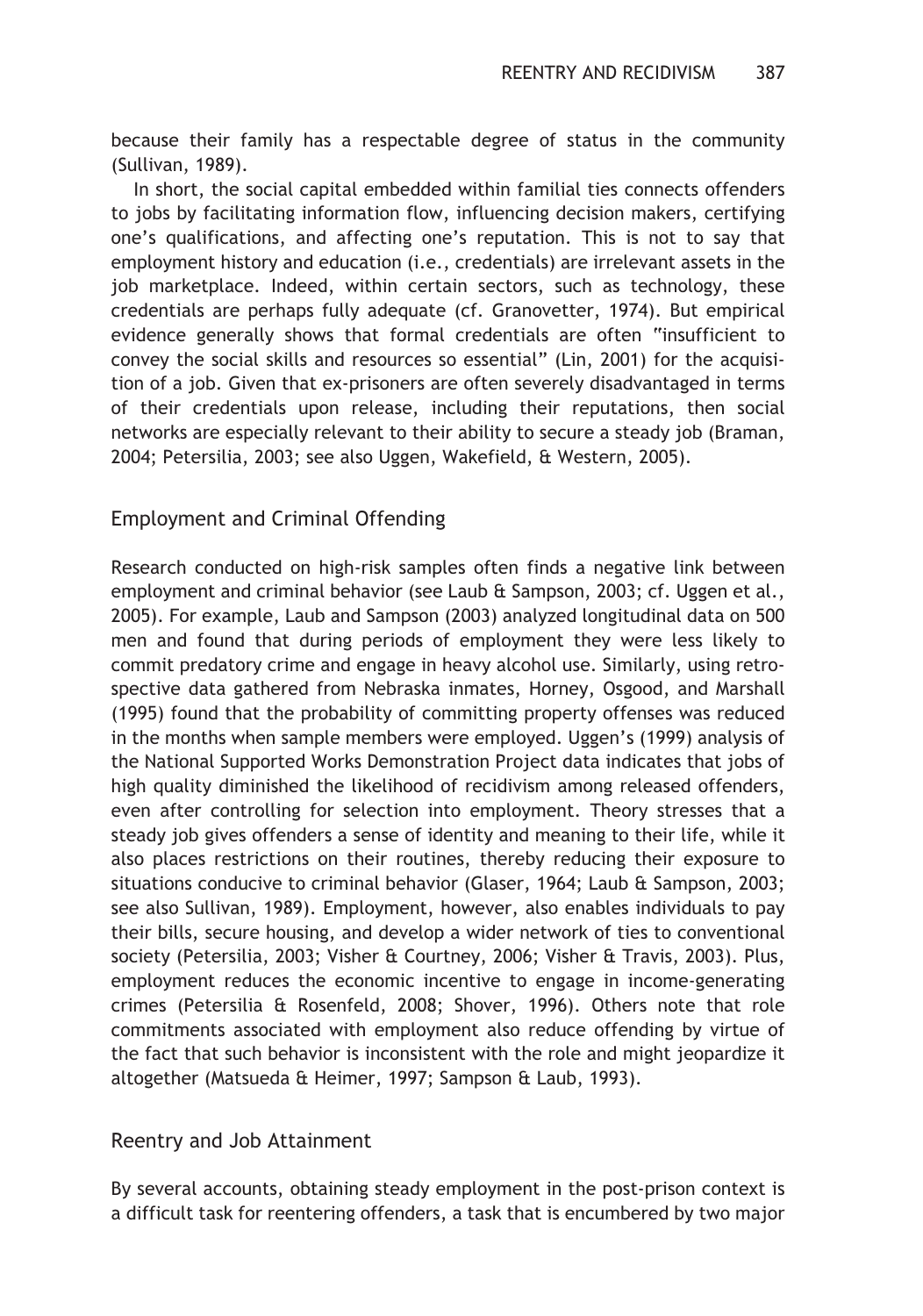challenges (see Bushway, Stoll, & Weiman, 2007; Holzer, Raphael, & Stoll, 2001). First, the stigma of criminal conviction makes reentering offenders unattractive job candidates. For example, an audit study found that employers were unwilling to hire those with a reported criminal record even when they exceeded the qualifications for the position (Pager, 2003). Also, nearly 60% of employers surveyed in four large US cities reported that they would "definitely not" or "probably not" hire an ex-prisoner (Holzer, 1996). A mixed-method study of 740 men released from prison showed that that within two months after their parole date nearly 80% spent time searching for a job. However, most of the men reported difficultly during the search because of their criminal record (Visher et al., 2008). Once in the community, not only are many employers reluctant to hire convicted felons, but many former prisoners are legally barred from certain occupations (Petersilia, 2003). By virtue of their record, offenders face an especially narrow range of job opportunities.

Second, many offenders lack much-needed work skills, educational qualifications, and a stable history of employment. For instance, recent estimates show that roughly one-third of 25–34-year-old male inmates in state prisons held a high school diploma compared to 90% of males of the same age in the general population (Uggen et al., 2005). Whereas roughly 80% of 25–34 year-old non-imprisoned males were employed full-time, only 55% of inmates in the same demographic group reported being employed at the time of their most recent arrest. Additionally, Rubenstein (2001) estimates that 40% of adult state prisoners are functionally illiterate compared to 21% of non-incarcerated adults (cf. Petersilia, 2003). A history of irregular work and inadequate qualifications signals to potential employers that applicants are relatively poor candidates for an open position. Some scholars speculate that spending time in prison may further erode existing job skills and embed offenders into criminal networks as behaviors that are adaptive to prison life and street offending may be detrimental to working a job (Maruna & Toch, 2005; Uggen et al., 2005).

However, consistent with social capital theory, a small body of empirical research suggests that familial ties are an important mechanism by which exprisoners secure a job and overcome the hurdles of stigma and insufficient qualifications. Glaser (1964) observed that parolees frequently relied on personal contacts with family members for job procurement. A more recent study by Visher et al. (2008) noted that most offenders found work through personal connections including relatives (see also Visher et al., 2004). Similarly, research by Farrall (2004) found some evidence showing that offenders' parents offered them jobs—if the parents were self-employed—or found employment for them via personal contacts. In sum, existing evidence implies that an important way by which familial ties influence recidivism is through employment, and an important way by which offenders find a job is through familial ties. However, given the paucity of multivariate research along these lines, additional systematic evidence is needed to verify the validity of these claims.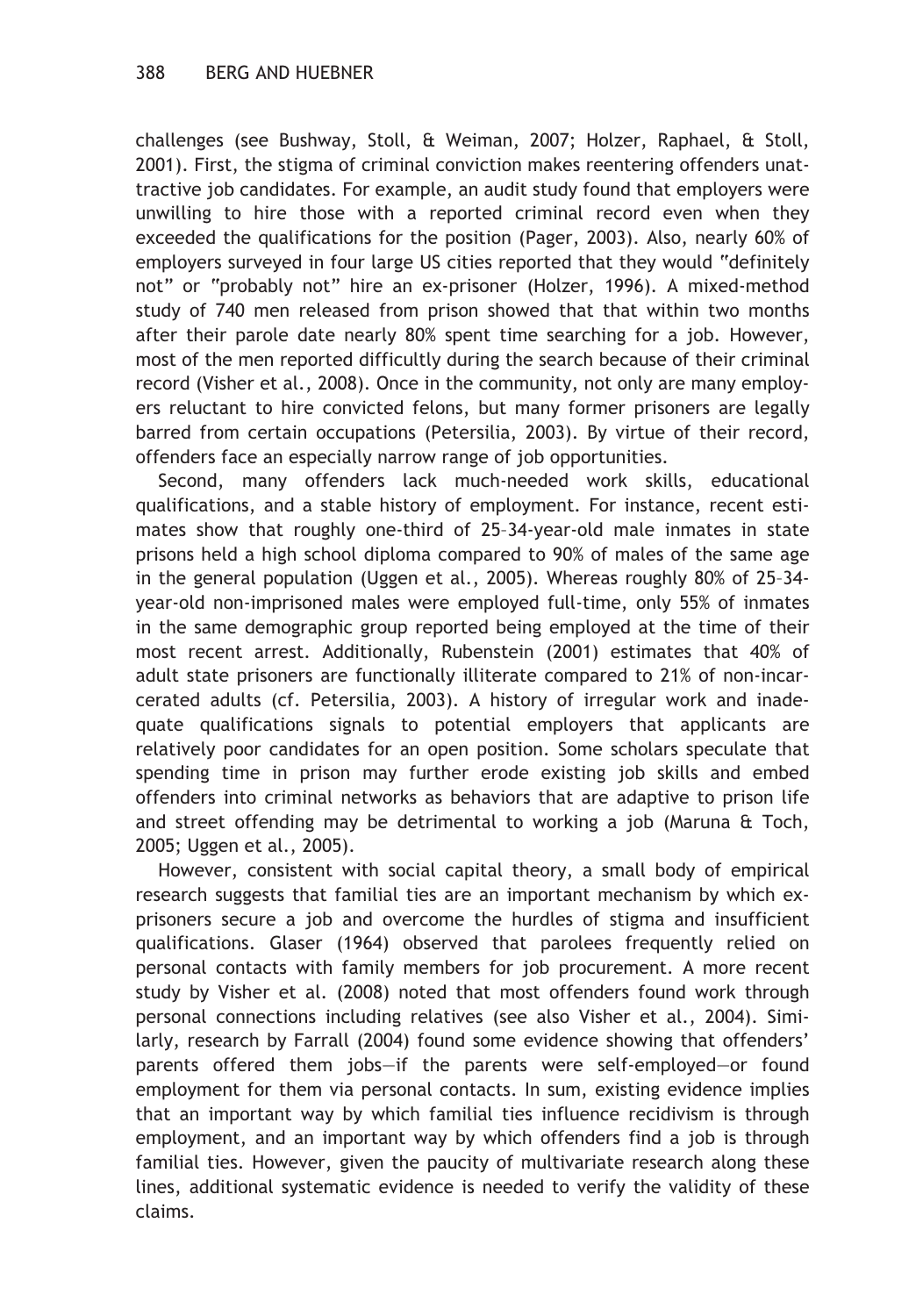## Current Study

In short, offenders often rely on social ties upon release from prison, and extant research suggests that family ties may have a more proximate influence on recidivism through the supply of social control, support, and the momentum for cognitive change that they provide. However, these ties might also reduce recidivism indirectly through the acquisition of a steady job. Stated otherwise, employment is perhaps an important mechanism through which familial ties influence offending in the post-release environment. Although these causal relationships have been implied in the literature, relatively little empirical research has been conducted in this area. In fact, Visher and Travis (2003, p. 99) fault researchers for focusing on the "single outcome of recidivism rather than attempting to understand the complicated process through which family may affect reintegration." The overarching goal of this study is to make progress toward filling in this knowledge gap; we draw on the literature outlined in the foregoing paragraphs to delineate three hypotheses regarding the relationship between interpersonal ties to family, employment, and recidivism.

- Hypothesis 1: Good quality familial ties have a direct negative effect on recidivism.
- Hypothesis 2: A significant quantity of the negative relationship between familial ties and recidivism is indirect and mediated by the effect of employment.

Social capital theory predicts that social ties are instrumental in securing access to jobs, if this notion is valid then the direct effect of social ties on recidivism should be significantly reduced once we control for post-release employment.

Hypothesis 3: (a) Offenders who lack a high school diploma and who have an insufficient work history will be less likely to acquire employment upon release; (b) moreover, familial ties will moderate the negative effects of deficits in both education and work history on post-prison employment.

Here we predict a negative relationship between deficits in personal capital (i.e., work history and education) and post-release employment, and we also expect that this relationship will be weaker for those with good quality social ties.

#### Data and Methods

The dataset for the current study comprises a random sample of 401 males paroled from prisons in a single Midwestern state in 2000. Information on whether they were arrested following their parole date was gathered through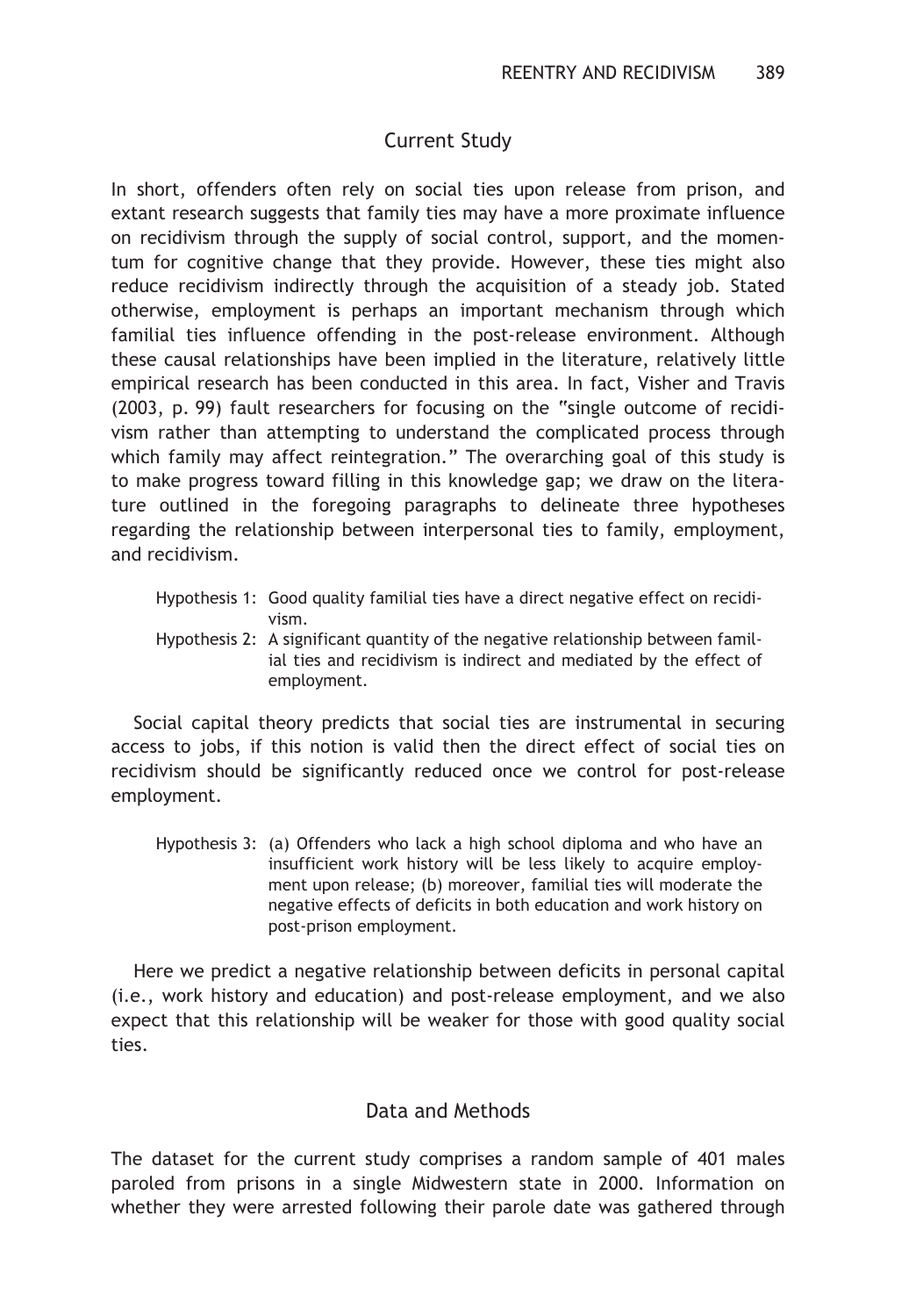October2004.<sup>1</sup> The data were culled from official agency records. We obtained information on offenders' pre-prison demographic characteristics, officially recorded criminal history records, and post-release arrests from department of corrections databases. Data on post-prison social conditions and pre-prison employment and substance abuse history were obtained from the Level of Service Inventory-Revised (LSI-R). Following state DOC guidelines, the LSI-R assessment was administered by parole officers to members of the sample in a semi-structured interview within approximately two weeks of when they were discharged from prison, during their initial parole meeting.

More specifically, the LSI-R is a widely used 54-item risk assessment instrument administered in a structured interview used to plot probationers and parolees risk for reoffending and measure their progress while under supervision; it captures pre- and post-prison static and dynamic factors known to closely correlate with offending (see Andrews & Bonta, 2006). The LSI-R is appropriate for a study of this type. Several studies show that the LSI-R has predictive validity (Vose, Cullen, & Smith, 2008), high test–retest reliability (see Andrews & Bonta, 2006). The LSI-R is widely used by correctional officials in North America who currently adopt the instrument as part of offender management protocols (see Petersilia, 2003; Smith, Cullen, & Latessa, 2009).<sup>2</sup>

Our purpose is not to conduct an evaluation of the LSI-R's predictive validity, but to draw upon the rich array of information the instrument offers on an itemby-item basis for the purpose of testing the current hypotheses. In the paragraphs that follow the study measures are described, followed by a presentation of descriptive statistics and the results of the multivariate analyses. $3$ 

## Dependent Variables

The goal of this analysis is to explore the role of post-prison social ties in predicting parolee recidivism and employment. Hence, we use two separate dependent variables in the analyses. Consistent with extant research, we operationalize *recidivism* as offenders' first arrest following release from prison. Data on time to failure were also collected and reflect the number of days until rearrest. In

1. Using an electronic sorting process, staff from the state department of corrections (DOC) placed all parolees released in 2000 into a single electronic file and randomly selected every fifth parolee from the total parole file until a sample of 570 offenders was compiled (401 males; 169 females). We focus here on the 401 males in the sample. Random sampling was used to reduce the costs to the department of corrections associated with data collection. The sample is reflective of the population of parolees from the state in 2000. Further details on the study state are available from the authors by request. 2. The efficacy of the LSI-R has been well documented (Gendreau, Little, & Goggin, 1996; Petersilia, 2003); however, it is important to note that there is an ongoing debate surrounding the utility of this instrument for women (see Holtfreter, Reisig, & Morash, 2004; Smith et al., 2009). DOC officials from the state in which the data originates conduct annual assessments to determine the internal reliability of LSI-R; this is done using a test–retest method. The assessment conducted during the time frame in which these datasets were collected showed high test–retest reliability from 2001 through 2004. 3. Due to confidentiality reasons and bureaucratic oversight we were not allowed to access answers

to the open-ended questions from the LSI-R interview.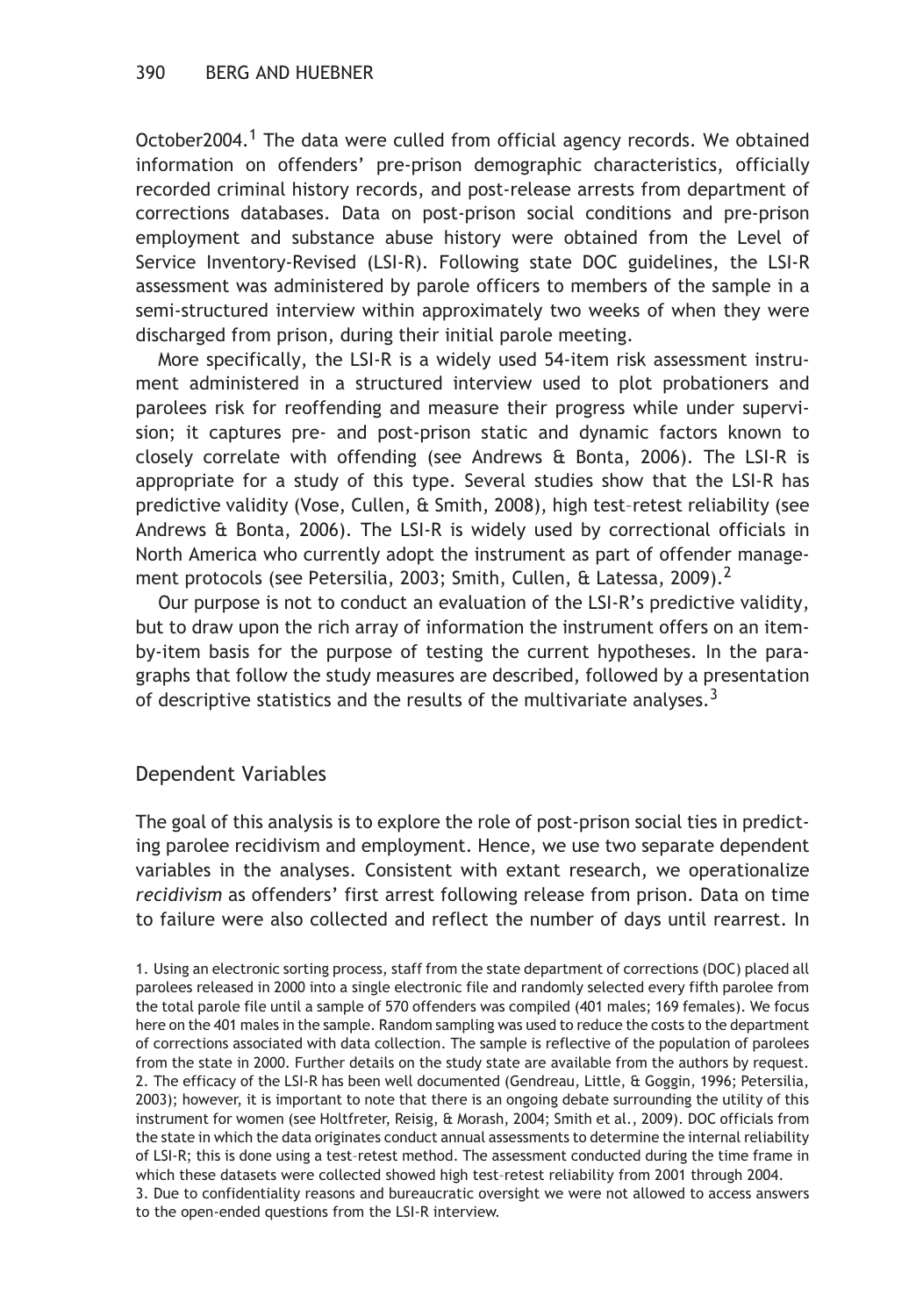total, 66% of the sample were rearrested during the 46-month follow-up period, and parolees averaged 619 days ( $SD = 389$ ) in the community before recidivating (see Table 1).

In addition, we include a measure of *post-release employment* that was gathered by the department of corrections and reported on the LSI-R assessment—this measure reflects employment status during the release period  $(1 = full-time$ work—30+ hours per week, 0 = part-time, sporadic employment or unemployed). Offenders who reported acquiring full-time work (30 or more hours of paid employment per week) were asked to provide parole officials with their employers' contact information, and this information was used to verify the offender's employment status. In total, 46% of the sample were employed during the release period. Post-release employment was assessed within approximately four weeks of parolees' intake date and was not recorded during their initial meeting with their parole officer. Thus, information from the intake interview—which occurred in the first two weeks of parolees' release from prison, as noted earlier—was updated to include offenders' post-release employment status. Employment information was not gathered during the first meeting by parole officers since offenders had not had the occasion to investigate opportunities in the local job marketplace, owing to the fact that they were only recently incarcerated.<sup>4</sup> The rate of employment at the four-week time-point (46%, see Table 1) in the current study sample is similar to statistics reported elsewhere using a similar window of time. For example, in the study by Visher et al. (2008), by two months after release nearly 43% of offenders were employed.

#### Independent Variables

Familial social ties are measured using two distinct constructs derived from the LSI-R. The first gauges the quality of offenders' ties to their parents and the second measures the quality of relationships with non-parental relatives. *Parental ties* is a dichotomous measure (1 = reflects a relatively satisfactory or satisfactory relationship; 0 = reflects an unsatisfactory, or relatively unsatisfactory, or non-existent relationship with parents).<sup>5</sup> Similarly, the *ties to relatives* measure includes relationships with siblings, grandparents, cousins, and aunts

<sup>4.</sup> Parole officials reported to the authors that some reentering offenders learned of job opportunities while they were incarcerated, often through family connections. And therefore some were able to make a transition immediately into employment upon release (for similar see Nelson et al., 1999).

<sup>5.</sup> The measures of ties to relatives and parental ties were originally scored on an ordinal scale (see Appendix 1). We recoded both the relative and parental ties variables into binary measures because both of the variables (i.e., ties to relatives and ties to parents) were sharply skewed. For the parental ties construct, five offenders received a score of (3), and nine offenders received a score of (0). In terms of familial ties, six offenders received a score of (3) and eight a score of (0). To generate reliable estimates unaffected by rare and extreme scores, we recoded the two family ties variables into dichotomous measures, with scores of 0 and 1 recoded as (0) and scores of 2 and 3 recoded as  $(1).$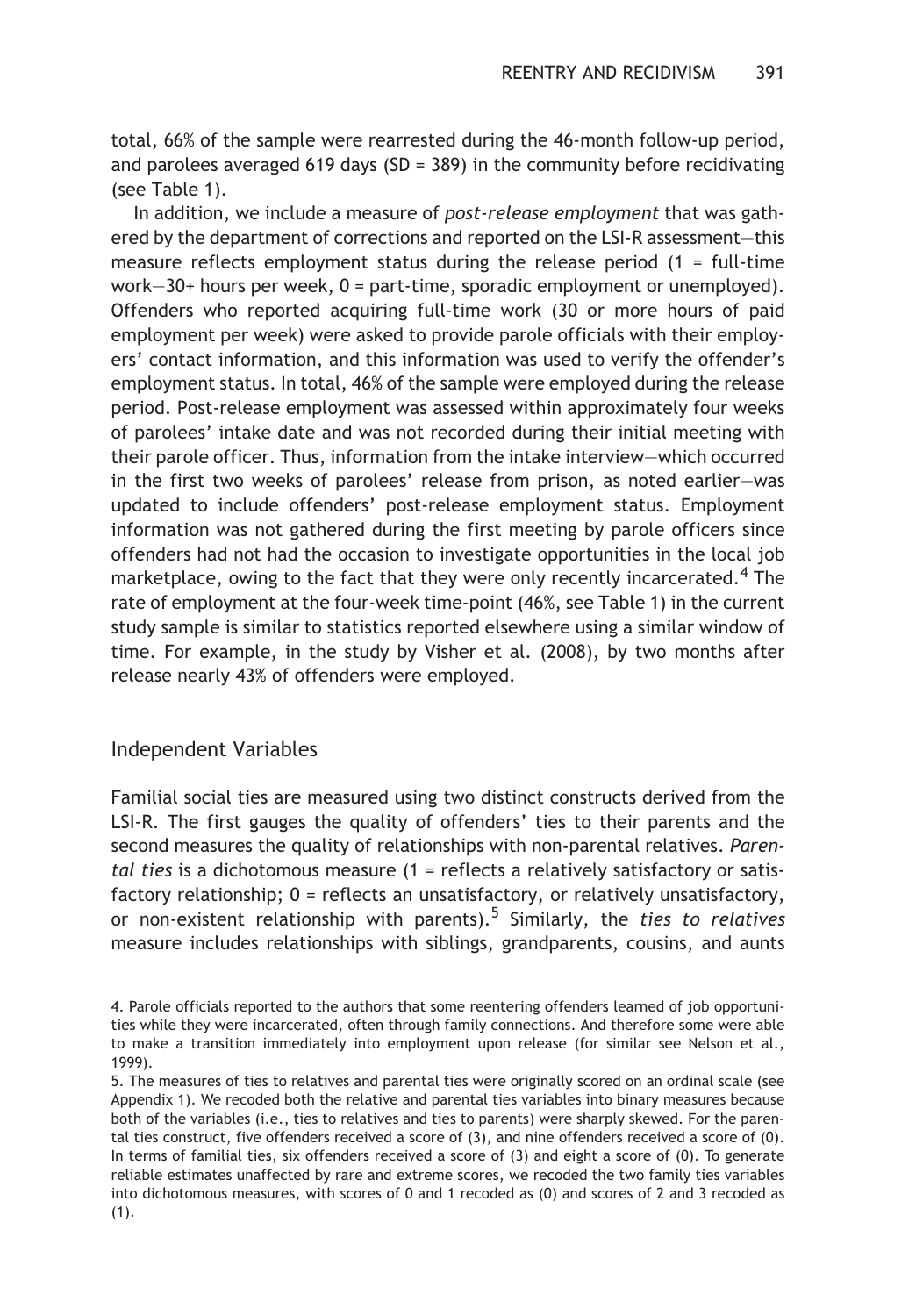| Summary statistics and<br>Table 1                   |       |      | descriptive narratives for study variables                                                                                                                                                                                                       |
|-----------------------------------------------------|-------|------|--------------------------------------------------------------------------------------------------------------------------------------------------------------------------------------------------------------------------------------------------|
| Variable                                            | Mean  | SD   | Description                                                                                                                                                                                                                                      |
| Dependent variables<br>Recidivism                   | 66%   |      | Occurrence and timing of the first post-release arrest during the 46-month follow-up period                                                                                                                                                      |
| Post-release employment                             | 46%   |      | 1 = parolee is employed for 30+ hours per week; 0 = offender works less than 30 hours per week,<br>have sporadic work histories, are in a temporary position, or employment cannot be verified                                                   |
| Pre-prison characteristics<br>Independent variables |       |      |                                                                                                                                                                                                                                                  |
| Prior arrests                                       | 9.14  | 8.57 | Number of prior arrests                                                                                                                                                                                                                          |
| Release age                                         | 31.81 | 8.71 | Age in years at release from prison                                                                                                                                                                                                              |
| Non-White                                           | 28%   |      | = African-American, Hispanic, or Native American; 0 = White                                                                                                                                                                                      |
| No high school education                            | 67%   |      | offender had not completed high school or obtained a GED; 0 = respondent has completed<br>high school                                                                                                                                            |
| Alcohol abuse history                               | 73%   |      | = respondent drank alcohol more than three times per week, reported passing out or blacking                                                                                                                                                      |
|                                                     |       |      | out, substance use affected other life domains (work, education, intimate relations, family), or<br>they had contacts with medical facilities for treatment and dependence; 0 = offender did not<br>report these behaviors prior to imprisonment |
| Drug abuse history                                  | 68%   |      | 1 = offender used drugs more than three times per week, reported passing out or blacking out,                                                                                                                                                    |
|                                                     |       |      | substance use affected other life domains, or they had contacts with medical facilities for<br>treatment and dependence.; 0 = responded did not report prior drug use.                                                                           |
| Frequently unemployed                               | 60%   |      | 1 = offender worked less than 50% of the time in the 12 months prior to their incarceration or if<br>they had numerous job changes annually in their lives; 0 = parolee worked more than 50% time<br>and maintained job stability over time      |
| Property conviction                                 | 46%   |      | served time in prison for larceny, theft, burglary, fraud; 0 = drug-related or other crime                                                                                                                                                       |
| Violent conviction                                  | 14%   |      | = served time in prison for rape, robbery, homicide, felonious assault, arson; 0 = drug-related                                                                                                                                                  |
| Post-prison conditions                              |       |      | or other crime                                                                                                                                                                                                                                   |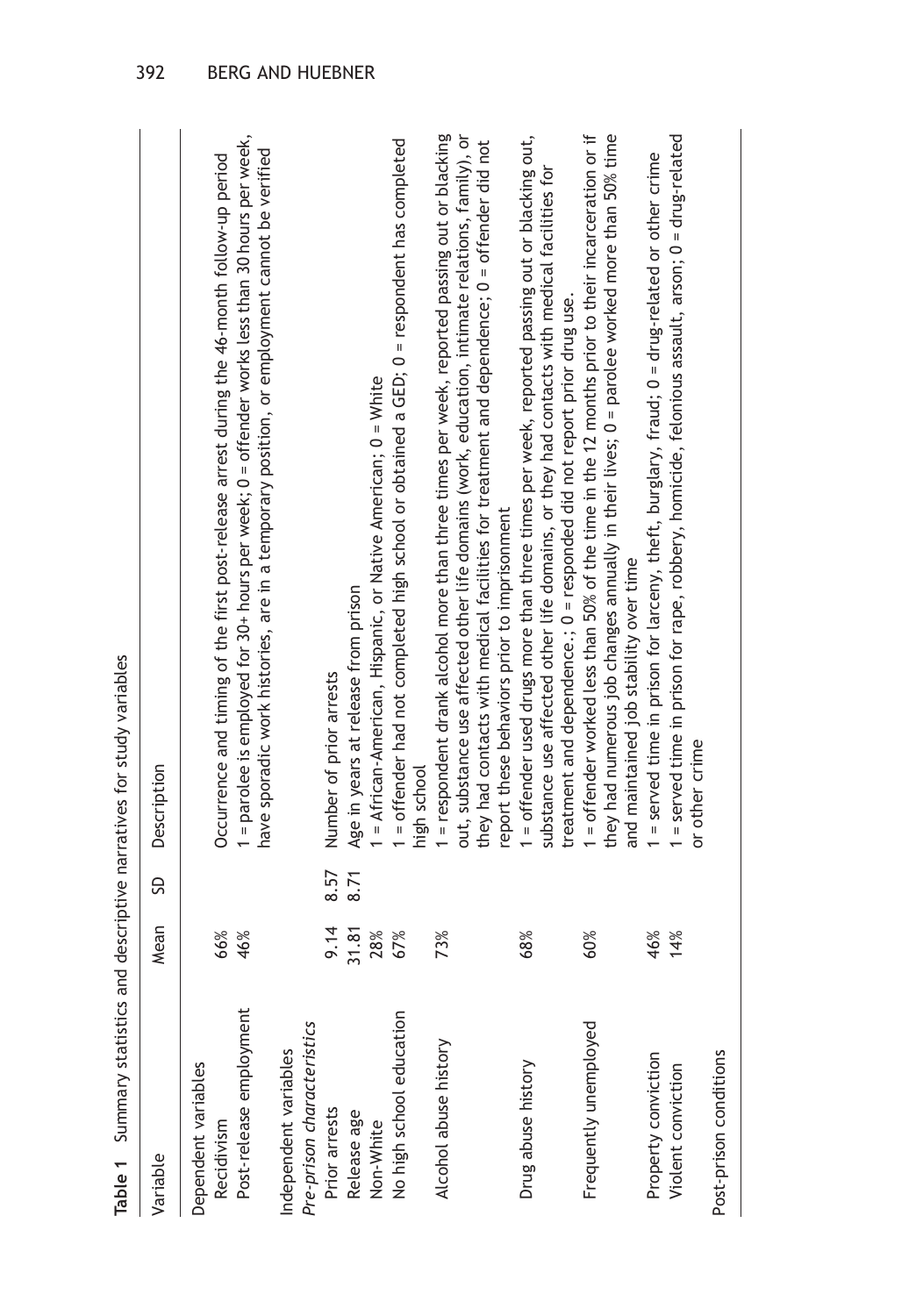| (Continued)<br>Table 1        |             |                |                                                                                                                                                                                                                                                                                                                                                                  |
|-------------------------------|-------------|----------------|------------------------------------------------------------------------------------------------------------------------------------------------------------------------------------------------------------------------------------------------------------------------------------------------------------------------------------------------------------------|
| Variable                      | Mean        |                | SD Description                                                                                                                                                                                                                                                                                                                                                   |
| Stable living arrangements    | 1.18        | .76            | improvement, $2$ = a relatively satisfactory situation with some need for improvement evident,<br>Ordinal measure ranging from 0 to 3; 0 = a very unsatisfactory situation with a very clear and<br>strong need for improvement, 1 = a relatively satisfactory situation with a need for<br>3 = a relatively satisfactory situation with no need for improvement |
| Antisocial attitudes          | 1.22        | 77.            | relatively satisfactory situation with a need for improvement, $3$ = a very unsatisfactory situation<br>Ordinal measure ranging from 0 to 3; 0 = a relatively satisfactory situation with no need for<br>improvement, 1 = a relatively satisfactory situation with some need for improvement, 2 =<br>with a very clear and strong need for improvement           |
| Mental health problems        | $rac{4}{3}$ | $\ddot{\circ}$ | Ordinal measure ranging from 0 to 2; (0) = no interference, (1) = mild interference, (2) = severe<br>interference, active psychosis                                                                                                                                                                                                                              |
| Parental ties                 | 44%         |                | 1 = relationship with parents is relatively or very satisfactory; 0 = relationship is relatively<br>unsatisfactory or very unsatisfactory, or non-existent                                                                                                                                                                                                       |
| Ties to relatives             | 46%         |                | satisfactory; $0$ = relationships are relatively unsatisfactory or very unsatisfactory, or nonexistent<br>1 = relationship with aunts, uncles, cousins, or siblings is relatively satisfactory or very                                                                                                                                                           |
| Intimate partner relationship | 1.44        | 77.            | $0$ = relationship is very unsatisfactory 1 = relatively unsatisfactory situation, 2 = relatively<br>satisfactory situation, 3 = refers to a very satisfactory relationship                                                                                                                                                                                      |
|                               |             |                |                                                                                                                                                                                                                                                                                                                                                                  |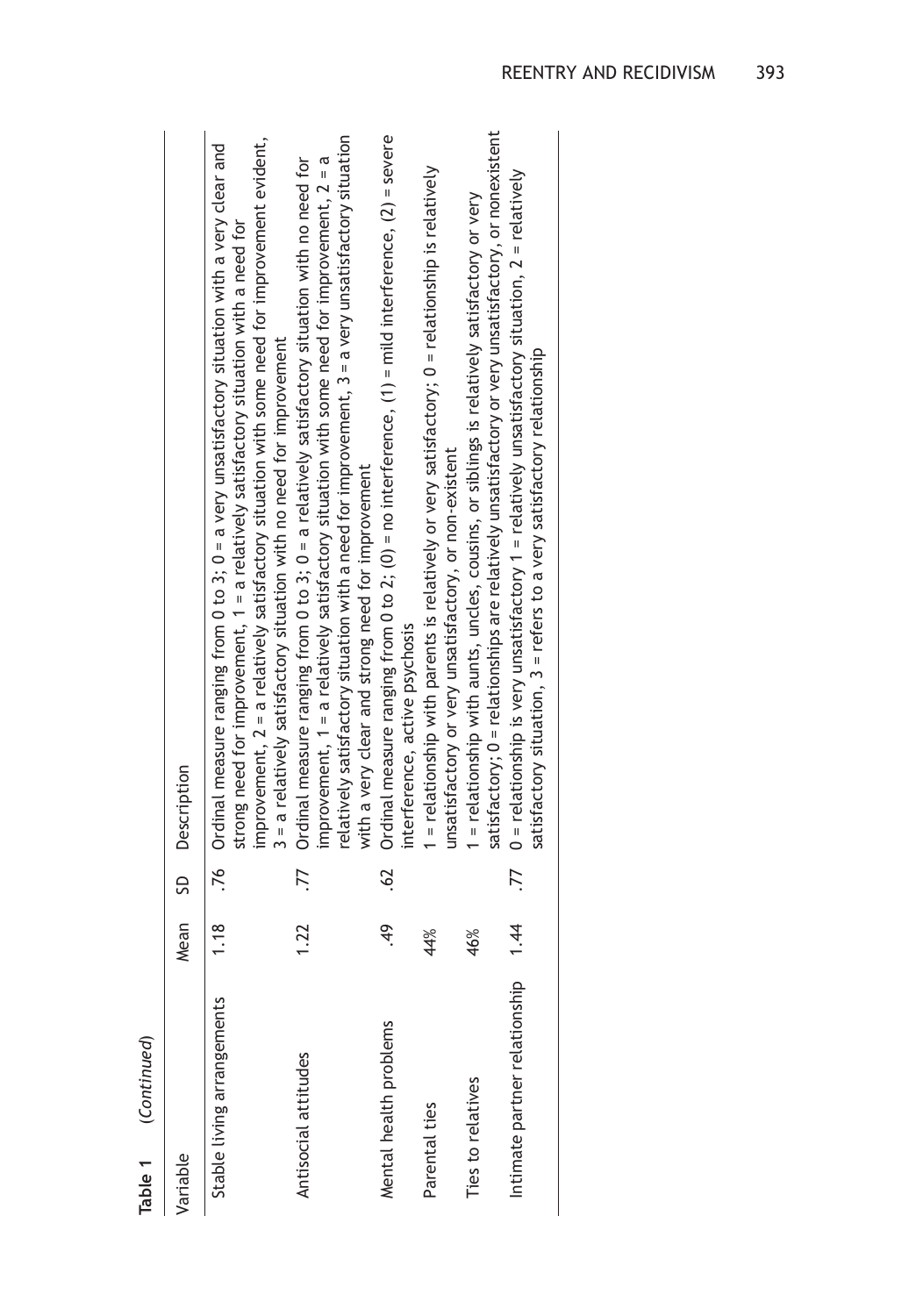and uncles<sup>6</sup> (1 = reflects a relatively satisfactory to absolutely satisfactory relationship; 0 = reflects a relatively unsatisfactory, unsatisfactory, or nonexistent familial relationship).<sup>7</sup> In total, 44% of the sample had positive ties with relatives, and 46% reported strong relationships with parents. Additional information on the coding of the family ties variables is given in Appendix 1.

In addition, we include a measure designed to capture the quality of an offender's *intimate partner relationships*; this measure refers to marriage as well as intimate relationships not bonded by marriage. Scores range from 0 through 3 (0 = very unsatisfactory with a very clear and strong need for improvement,  $1$  = relatively unsatisfactory situation with a need for improvement,  $2$  = satisfactory situation with some need for improvement, and 3 = refers to a satisfactory situation with no need for improvement). For more information on the variable coding scheme, please see Appendix 1.

We included two measures meant to capture the extent of offenders' employment qualifications or credentials. The measure of *work history* reflects whether respondents were frequently unemployed prior to incarceration  $(1 =$ offender worked less than 50% of the time in the 12 months prior to their incarceration *or* if they had numerous job changes annually in the years preceding their incarceration; 0 = parolee worked more than 50% time and maintained job stability). A history of frequent unemployment signals to employers that potential employees are unlikely to commit themselves to working at a job for a significant period of time (Granovetter, 1974). Similarly, education is a gateway to employment opportunities, and achievement in school can be viewed by employers as a proxy for effort and ambition (see Rosenbaum, Kariya, Settersten, & Maier, 1990; Thurow, 1975). Therefore, we also included a measure of whether offenders had not completed high school, deemed *high school education* (1 = did not complete high school; 0 = completed high school or obtained a GED). In terms of personal characteristics, 67% of offenders lacked a high school education and 60% reported a history of frequent unemployment.

Measures of past criminal behavior are critical to capturing long-term involvement in the criminal justice system (DeLisi, 2005). Three variables capture offenders' criminal history. The first of these, *prior arrests*, is a continuous measure reflecting the total number of times offenders were arrested prior

<sup>6.</sup> The LSI-R scoring guide states that corrections officers should "Look for one solid relationship (if the offender has regular contact with 1 out of 5 siblings and that 1 sibling is a good, pro-social support for the offender, then you may score that 1 positive person)." Also, corrections officers are urged to "look at the density of the relationship (with who does the offender have the most contact)." The parental ties measures are to be scored using a similar logic of that used to score the parental measures (see Note 4).

<sup>7.</sup> We re-estimated all analyses with the two family ties variables (i.e., ties to parents and ties to relatives) in their original four-score ordinal metric (0) to (3) and the results were virtually the same as those reported here (available upon request). However, it is important to note that we found that the overall model fit was more robust with the dichotomized measures relative to the model that employed the ordinal versions of the family ties measures. In fact, we found that the models showed a moderate level of improvement in structural fit with the implementation of the dichotomized measures. Based on this evidence, we have greater confidence in the reliability and validity of the estimates generated with the dichotomized measures versus those from the ordinal metric.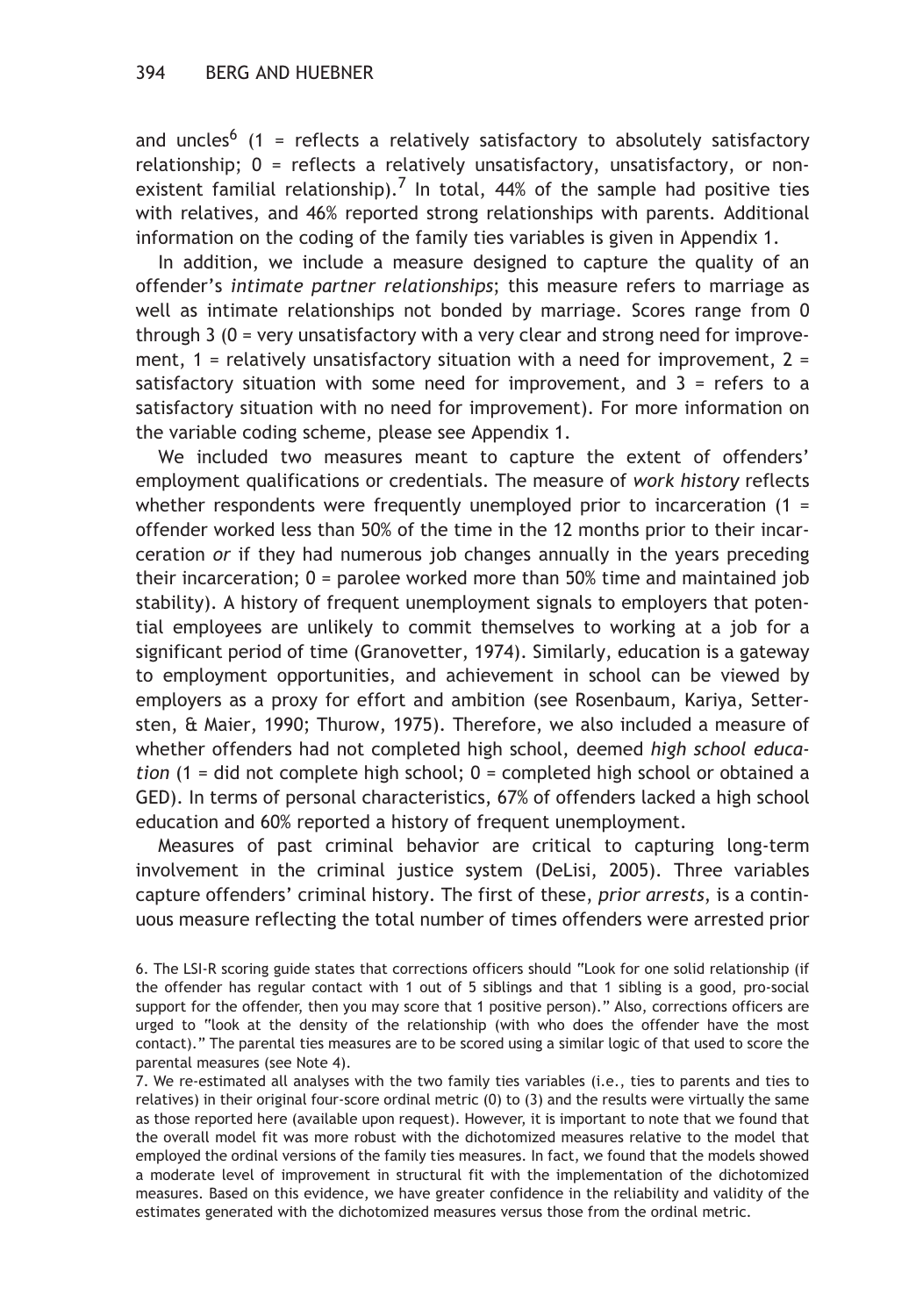to their current prison term. In addition, we included two variables indexing the nature of the offense for which the sample member was incarcerated, including *violent offense* (1 = rape, robbery, homicide, felonious assault, arson), *property offense* (1 = larceny, theft, burglary, fraud). *Drug offenses* serve as the reference category. Respondents averaged 9.14 prior arrests and 46% were serving time for a property offense and 14% for a violent crime.

Finally, we employ four broad clusters of control variables in the analyses to safeguard against omitted variable bias, all of which were measured at the initial parole interview, including demographic characteristics, pre-prison substance use, criminal history, mental health, and post-release factors. With regard to demographic characteristics, we incorporate a measure of *race* that is scored as a dichotomous variable (non-White = 1),  $^8$  and a continuous indicator of offenders' *age at release* in years (*x* = 31.81, SD = 8.71). Two measures of pre-prison substance use are included, both of which are derived from the LSI-R. The dichotomous measures, *alcohol abuse history* and *drug abuse history*, assess whether an offender ever had a drug or alcohol problem. We coded the items based on the criterion for substance abuse history spelled out in LSI-R scoring guide, individuals are coded (1) if, prior to prison, they drank alcohol (or used drugs) more than three times per week and reported passing out, blacking out or substance use affected other life domains (work, education, intimate relations, family), or they had contacts with medical facilities for treatment and dependence. Offenders who did not report substance abuse were the reference category and coded as (0). Overall, 73% of the sample indicated prior alcohol use and 68% had a drug abuse history.

Next, we incorporate a measure of *mental health problems* which is an ordinal variable scored from 0 through 2 ( $x = .49$ , SD = .62) gathered from the LSI-R.<sup>9</sup> We collapsed LSI-R questions 46 and 47—two dichotomous indicators of mild and severe mental issues, respectively—to create a single item. Parolees who report or convey no problems receive a score of 0, those with mild mental health interference receive a score of 1, and with severe interference or active psychosis a score of 2. Next, we also include an ordinal variable from the LSI-R capturing whether residents have secured *stable living arrangements* (*x* = 1.18, SD = .76). This factor is said to play an important role in successful reentry outcomes (Petersilia, 2003). Scores range from 0 through 3 (0 = very unsatisfactory with a very clear and strong need for improvement, 1 = relatively unsatisfactory situation with a need for improvement, 2 = satisfactory situation with some need for improvement, and 3 = refers to a satisfactory situation with no need for improvement).

Finally, a measure of offenders' altitudinal orientation toward crime is added to the analysis; here it is labeled *antisocial attitudes* and is derived from the

<sup>8.</sup> With regard to our measure of race, the category of non-White includes 15 individuals who identified either as Hispanic, Asian, or Native American. Due to the small cell counts, it was not feasible to conduct analyses with separate measures created for individuals in these three groups. However, we conducted alternate analyses where the 15 non-White members were recoded in the data file and included as White; the results under the new coding scheme were virtually identical to those reported here.

<sup>9.</sup> Information on the specific diagnoses from the psychological assessment was not made available to the researchers due to concerns surrounding subject confidentiality.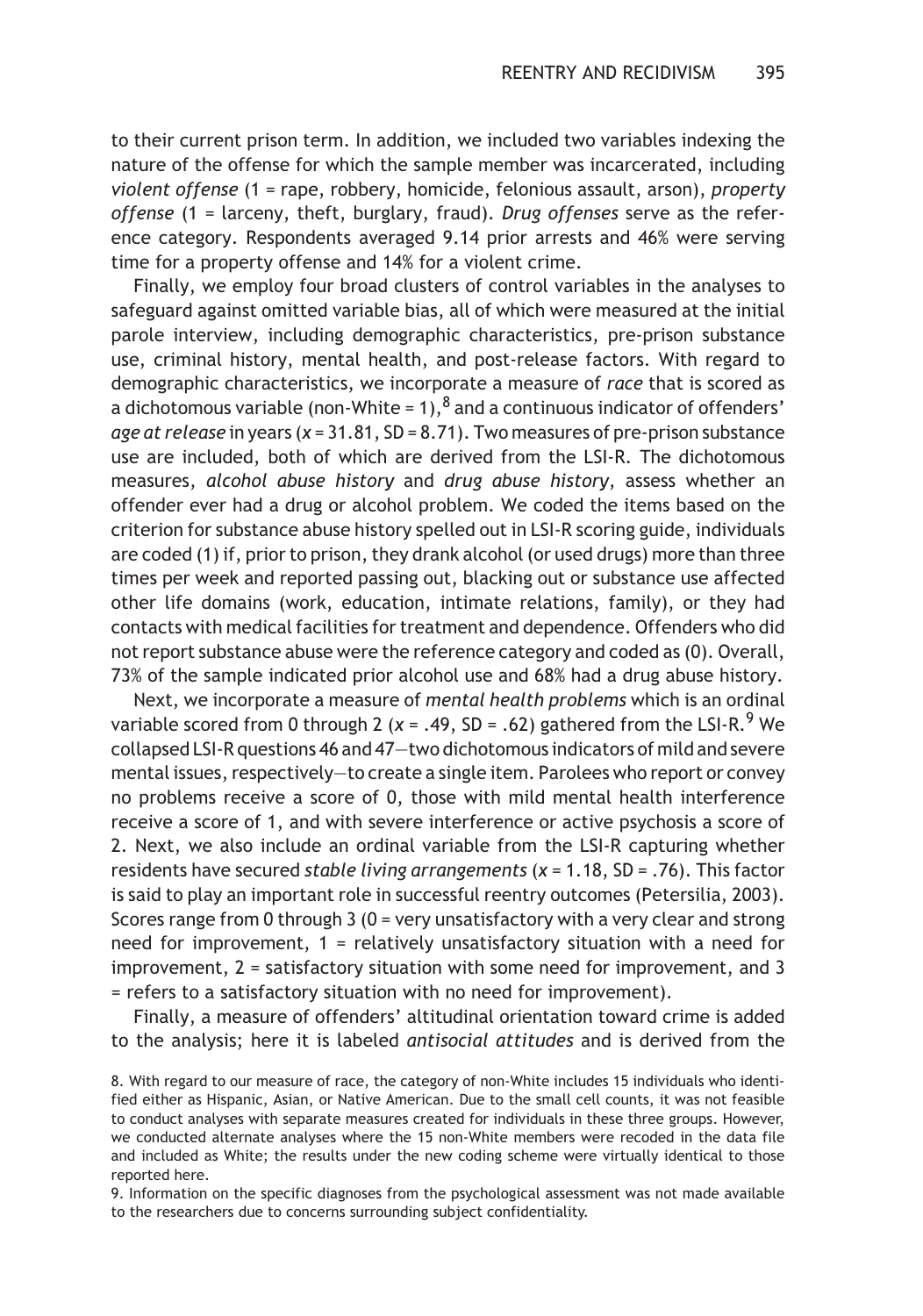LSI-R. A parolee's orientation toward offending may underpin their involvement in conventional institutions and also predict offending (Shover, 1996; Stouthamer-Loeber, Loeber, Wei, Farrington, & Wikstrom, 2002). Scores on the item range from 0 through 3, a score of  $3 = a$  very unsatisfactory situation with very clear and strong need for improvement, 2 = relatively unsatisfactory situation with need for improvement,  $1 = a$  satisfactory situation with some need for improvement, and 0 = a satisfactory situation with no need for improvement. The item coding adopted here is reverse coded from the original scoring metric.

### Analytical Plan

The analyses proceed in three stages correspond to the study hypotheses. First, we examine the effects of family ties and employment on recidivism. Cox proportional hazards techniques are used to examine the occurrence and timing of recidivism. Hazard models are appropriate for this study as they effectively manage the bias that arises in the process of estimating equations based on censored cases (Cox, 1972; Singer & Willett, 2003). Plus, hazard models take into account differential exposure time, or the variation within the sample in the number of days that subjects are monitored—in the present case, variation in exposure arises from variation in parole dates (Hosmer & Lemeshow, 1999). Positive coefficients indicate that an individual with a given characteristic recidivates more quickly, while negative coefficients denote delayed time until failure.

Second, we deploy logistic regression techniques to estimate the effects of parental ties and ties to relatives on post-release employment (Long, 1997). These models consider the relationships between social ties and the acquisition of a job. Finally to test Hypothesis 3, we use logistic regression models to examine whether parental ties and ties to relatives moderate the effects of poor preprison work history and high school education on job attainment.

#### Results

Table 2 presents the estimates from the Cox proportional hazard models, predicting the timing of the rearrest event. Model 1 omits the measure of postrelease employment, and therefore estimates the effect of parental ties and ties to other relatives on recidivism, net of control measures. Consistent with Hypothesis 1, results indicate that parental ties have a negligible influence on recidivism risk; ?however, men with strong social ties had delayed times to recidivism. The log-odds coefficient (–.393) suggests that good quality ties to relatives have a strong negative effect on the timing of recidivism. In terms of pre-prison, demographic characteristics, men with more extensive criminal history records failed more quickly as did younger men. Measures of education, race, pre-prison employment history, nature of the current offense, and substance abuse history were not statistically significant in the models. However, antisocial attitudes and mental health problems were positively related to recidivism.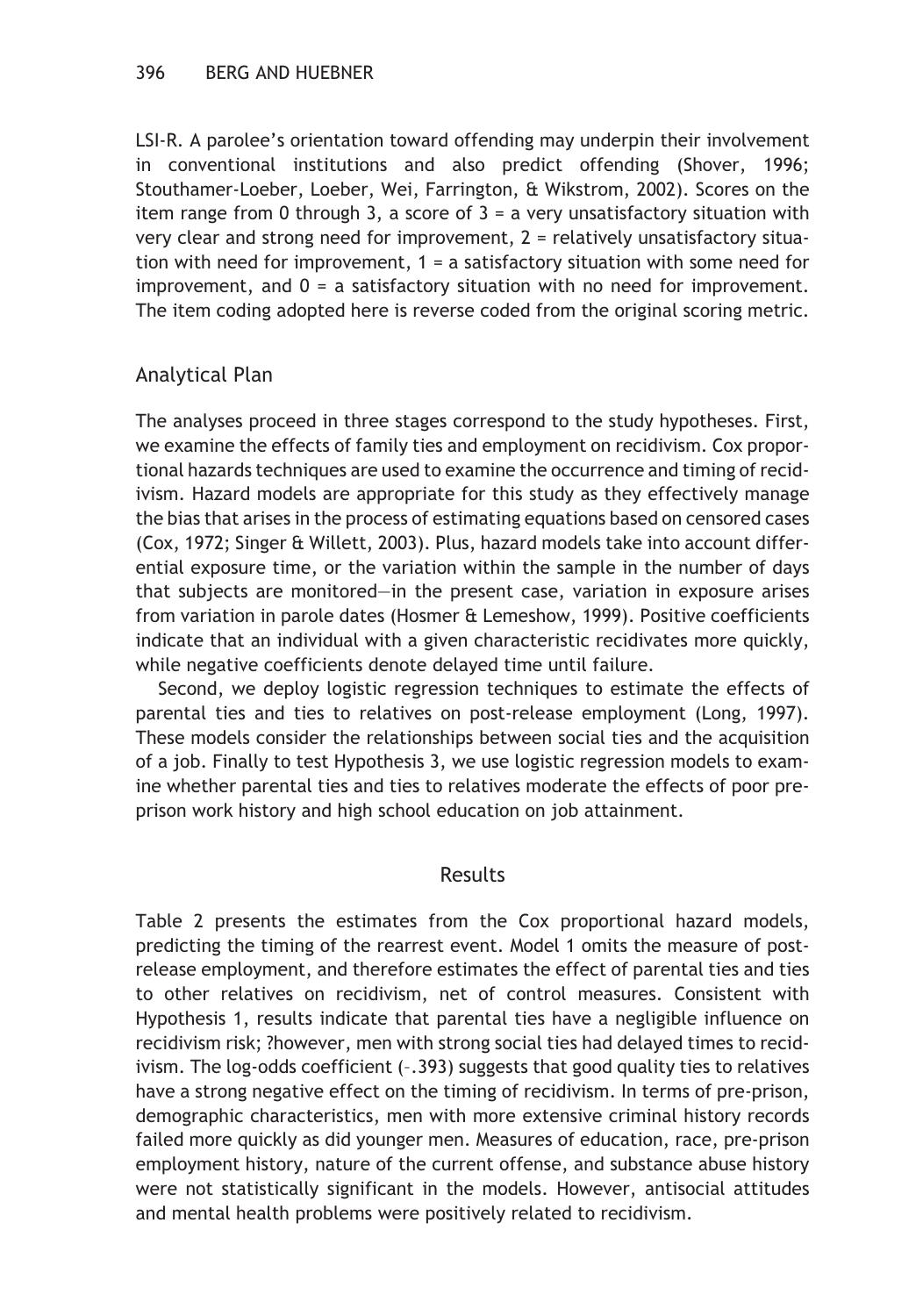|                            |          | Model 1 |      |          | Model 2 |      |
|----------------------------|----------|---------|------|----------|---------|------|
|                            | Coef.    | SE.     | OR.  | Coef.    | SE.     | OR.  |
| Pre-prison characteristics |          |         |      |          |         |      |
| Prior arrests              | $.020**$ | .006    | 1.02 | $.020**$ | .007    | 1.22 |
| Age at release             | $-.027*$ | .009    | .973 | $-.030*$ | .009    | .738 |
| Race (non-White)           | $-.174$  | .155    |      | $-.150$  | $-.156$ |      |
| No high school education   | $-.077$  | .154    |      | $-.102$  | .155    |      |
| Drug conviction            | .030     | .170    |      | .049     | .174    |      |
| Violence conviction        | .083     | .194    |      | .058     | .195    |      |
| Alcohol abuse history      | .027     | .191    |      | .021     | .200    |      |
| Drug abuse history         | .170     | .232    |      | .133     | .233    |      |
| Frequently unemployed      | .180     | .167    |      | .269     | .172    |      |
| Post-prison conditions     |          |         |      |          |         |      |
| Stable living Arrangements | $-.019$  | .093    |      | $-.020$  | .092    |      |
| Antisocial attitudes       | $.224*$  | .110    | 1.25 | $.209*$  | .099    | 1.23 |
| Mental health problems     | $.282*$  | .110    | 1.32 | $.243*$  | .112    | 1.27 |
| Intimate partner ties      | $-.034$  | .097    |      | $-.011$  | .097    |      |
| Ties to relatives          | $-.393*$ | .154    | .675 | $-.237$  | .162    |      |
| Parental ties              | $-.057$  | .165    |      | $-.021$  | .169    |      |
| Employed                   |          |         |      | $-.375*$ | .168    | .687 |

#### **Table 2** Cox proportional hazard models predicting recidivism

\**p* < .05; \*\**p* < .01.

Next, post-release employment was added to Model 2. Two main findings emerged from this model. First, post-release employment had a significant, negative influence on recidivism, indicating that men who secured jobs following release from prison are less likely to fail on parole and fail less quickly than unemployed men. Second, when post-release employment is added to the model, the ties-to-relatives variable is no longer significant.<sup>10</sup> Figure 1 depicts the survival rates of employed versus unemployed offenders using the estimates generated in Model 2 of Table 2. Across the followup period, employed offenders were less likely to be rearrested.<sup>11</sup> For

11. We conducted supplementary analysis to probe the nature of the relationship between familial ties and recidivism, particularly the effect of parental ties. First, we re-estimated Models 1 and 2 of Table 1, but analyzed separate models for each of the familial ties measures. We carried out this procedure primarily to determine if the effect of parental ties was diminished by the presence of ties to relatives and vice versa. The correlation between parental ties and ties to relatives was statistically significant (*r* = .45, *p* < .05), and potentially large enough to partially mask the effects of one another. Results of this exercise indicated that absent the measure of ties to relatives, parental ties did not have a significant effect on recidivism with or without employment in the model.

<sup>10.</sup> The LSI-R also contains an item related to whether parolees maintain close ties with family members who are involved in crime. To examine its potential role in predicting recidivism, we added this measure to the models in Table 2 in a supplementary set of analyses. Slightly less than 10% of the sample indicated having such ties. Results from multivariate analysis showed that the measure had a non-significant effect on the timing of recidivism (β = .148, *p* = .101).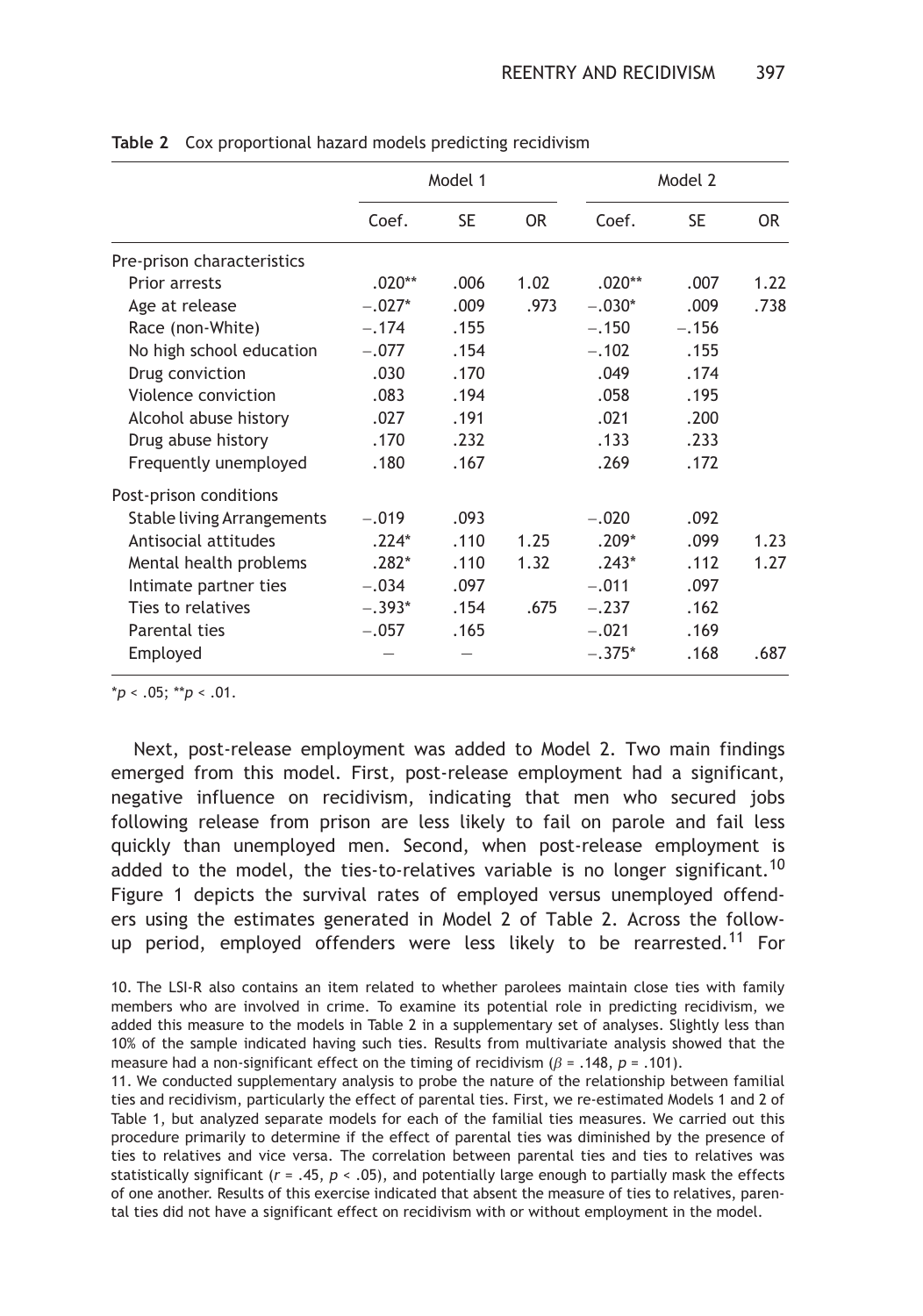

**Figure 1** Survival rate stratified by employment status.

instance, by the 600-day mark, approximately 24% of unemployed offenders had survived without an arrest (not recidivated) versus 42% of employed parolees.

Moving to Table 3, we consider if educational attainment, work history, and familial ties are related to post-release employment. Consistent with Hypothesis 2, we find that those who were frequently unemployed prior to incarceration are less likely to be employed in the post-release period. Specifically, men who had an insufficient work history prior to imprisonment were 92% less likely to be employed compared with men with steady pre-prison employment. Contrary to expectations, the relationship between high school education and post-release employment status was not statistically significant. We also predicted that familial ties may bridge offenders to jobs. Somewhat consistent with our predictions, Model 1 of Table 3 indicates that ties to relatives are positively related to employment, whereas parental ties do not have a significant influence on employment status. Furthermore, offenders who are involved in an intimate relationship are also more likely to be employed, suggesting that perhaps ties with intimate partners connect offenders to jobs and sustain their involvement in the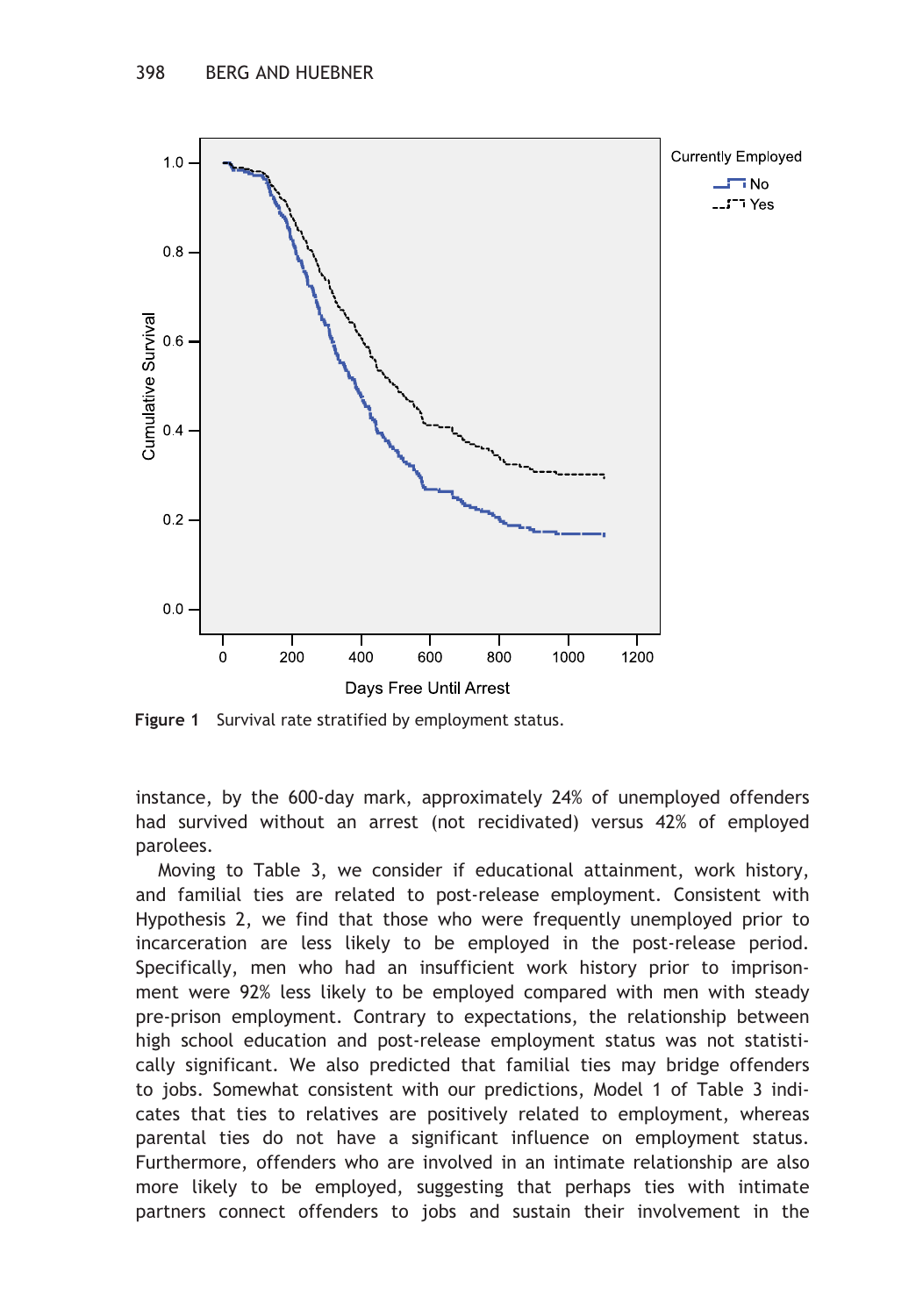|                                              |                                                | Model 1           |      |                                                         | Model 2                         |               |                   | Model 3                                                                                                       |      |                         | Model 4           |      |                    | Model 5                  |             |
|----------------------------------------------|------------------------------------------------|-------------------|------|---------------------------------------------------------|---------------------------------|---------------|-------------------|---------------------------------------------------------------------------------------------------------------|------|-------------------------|-------------------|------|--------------------|--------------------------|-------------|
|                                              | ∞                                              | К                 | δŔ   | ∞                                                       | 닍                               | g             | 8                 | 55                                                                                                            | g    | ∞                       | 닍                 | ЭŘ   | ∞                  | К                        | ΘŔ          |
| Pre-Prison Characterstics                    |                                                |                   |      |                                                         |                                 |               |                   |                                                                                                               |      |                         |                   |      |                    |                          |             |
| Prior Arrests                                | .067                                           | $\overline{17}$   |      | 005                                                     | $-15$                           |               |                   |                                                                                                               |      | .048                    | .168              |      | .061               | .187                     |             |
|                                              | $.043*$                                        | 5io               | 957  | $-0.040*$                                               | 010                             | 960           | $.068$<br>$-041*$ | 758                                                                                                           | 959  | $-0.48$                 |                   |      | $.053*$            |                          |             |
| Age at Release<br>Race (Non-White)           |                                                |                   |      |                                                         |                                 |               | .139              |                                                                                                               |      | .138                    | .018 1.04<br>388. |      | .161               |                          |             |
| No High School Education                     | $-366$<br>$-366$<br>$-366$<br>$-374$<br>$-185$ | 333               |      | $307$<br>$-247$<br>$-388$<br>$-388$<br>$-388$<br>$-388$ | $433$<br>$740$<br>$727$<br>$77$ |               | $-0.637$          | -407                                                                                                          |      |                         |                   |      | .364               |                          |             |
| Drug Conviction<br>Violence Conviction       |                                                | 486               |      |                                                         |                                 |               |                   | 352                                                                                                           |      | $-100$<br>0011.         | <b>QS</b> 35      |      | .112               |                          |             |
|                                              |                                                | 4324              |      |                                                         |                                 |               | .278              | $\frac{300}{2}$                                                                                               |      |                         | 317               |      | $\ddot{5}$         |                          |             |
| Alcohol Abuse History                        |                                                |                   |      |                                                         | 329                             |               | .179              | 308                                                                                                           |      | .168                    | 325               |      | .181               |                          |             |
| Drug Abuse History                           | $-.051$                                        | (93)              |      | $-0.47$                                                 | 125                             |               | $-0.51$           | 322                                                                                                           |      | $-0.046$                | $\frac{5}{6}$     |      | $-36$              |                          |             |
| Frequently Unemployed                        | $1.92*$                                        | 367               | .146 | $-1.57*$                                                | 371                             | $207 - 1.91*$ |                   | 321                                                                                                           | .148 | $-1.55*$                | 368               | 212  | $-1.20*$           | 299                      | $\tilde{5}$ |
| Post-Prison Conditions                       |                                                |                   |      |                                                         |                                 |               |                   |                                                                                                               |      |                         |                   |      |                    |                          |             |
| Stable Living Arrangements                   |                                                | 249               |      |                                                         | .244                            |               | .292              |                                                                                                               |      | .287                    | .281              |      | 340                | (86)                     |             |
| Antisocial Attitudes                         | $-343$<br>$-310$                               | 428<br>243<br>200 |      |                                                         |                                 |               | 490               | 3 3 5 5 9 5 9 5 9 5 9 5 9 5 9 7 5 9 6 9 7 7 7 7 9 9 7 7 7 7 9 9 7 7 9 9 7 7 7 9 9 9 7 7 9 9 7 7 9 9 9 9 7 7 9 |      |                         | -377              |      |                    |                          |             |
| Mental Health Problems                       |                                                |                   |      |                                                         |                                 |               |                   |                                                                                                               |      |                         |                   |      |                    |                          |             |
| Intimate Partner Ties                        | $.756*$                                        |                   | 1.56 | 121<br>488<br>121<br>121                                | 418<br>747<br>99<br>747         | 1.73          | .518*<br>.755*    |                                                                                                               |      | $-377$<br>-377<br>-527* | 278<br>261<br>322 | 1.69 | 477<br>299<br>527* | 369<br>311<br>312<br>313 | 1.69        |
| Ties to Relatives                            |                                                | 323               | 2.13 |                                                         |                                 | 2.07          |                   | 327                                                                                                           |      | $.688*$                 |                   | 1.98 | $.689*$            |                          | 1.99        |
| Parental Ties                                | 039                                            | .184              |      | .009                                                    | .188                            |               | 033               | 117                                                                                                           |      | .039                    | $\overline{11}$   |      | 033                | .164                     |             |
| Interaction Terms                            |                                                |                   |      |                                                         |                                 |               |                   |                                                                                                               |      |                         |                   |      |                    |                          |             |
| Jnemploved<br>Ties to Relatives x Frequently |                                                |                   |      | $-1.36*$                                                | 448                             | .256          |                   |                                                                                                               |      |                         |                   |      |                    |                          |             |
| Parental Ties × Frequently Unemployed        |                                                |                   |      |                                                         |                                 |               | $-0.891$          | .591                                                                                                          |      |                         |                   |      |                    |                          |             |
| Fies to Relatives x No High School Edu       |                                                |                   |      |                                                         |                                 |               |                   |                                                                                                               |      | $-765$                  | 570               |      |                    |                          |             |
| Parental Ties x No High School Edu.          |                                                |                   |      |                                                         |                                 |               |                   |                                                                                                               |      |                         |                   |      | $-1.01$            | 573                      |             |
|                                              |                                                |                   |      |                                                         |                                 |               |                   |                                                                                                               |      |                         |                   |      |                    |                          |             |

Table 3 Logistic Regression Model Predicting Post-Release Employment **Table 3** Logistic Regression Model Predicting Post-Release Employment

 $^*p < .05;$ <br> $^{**}p < .01$ \**p* < .05; \*\**p* < .01

REENTRY AND RECIDIVISM 399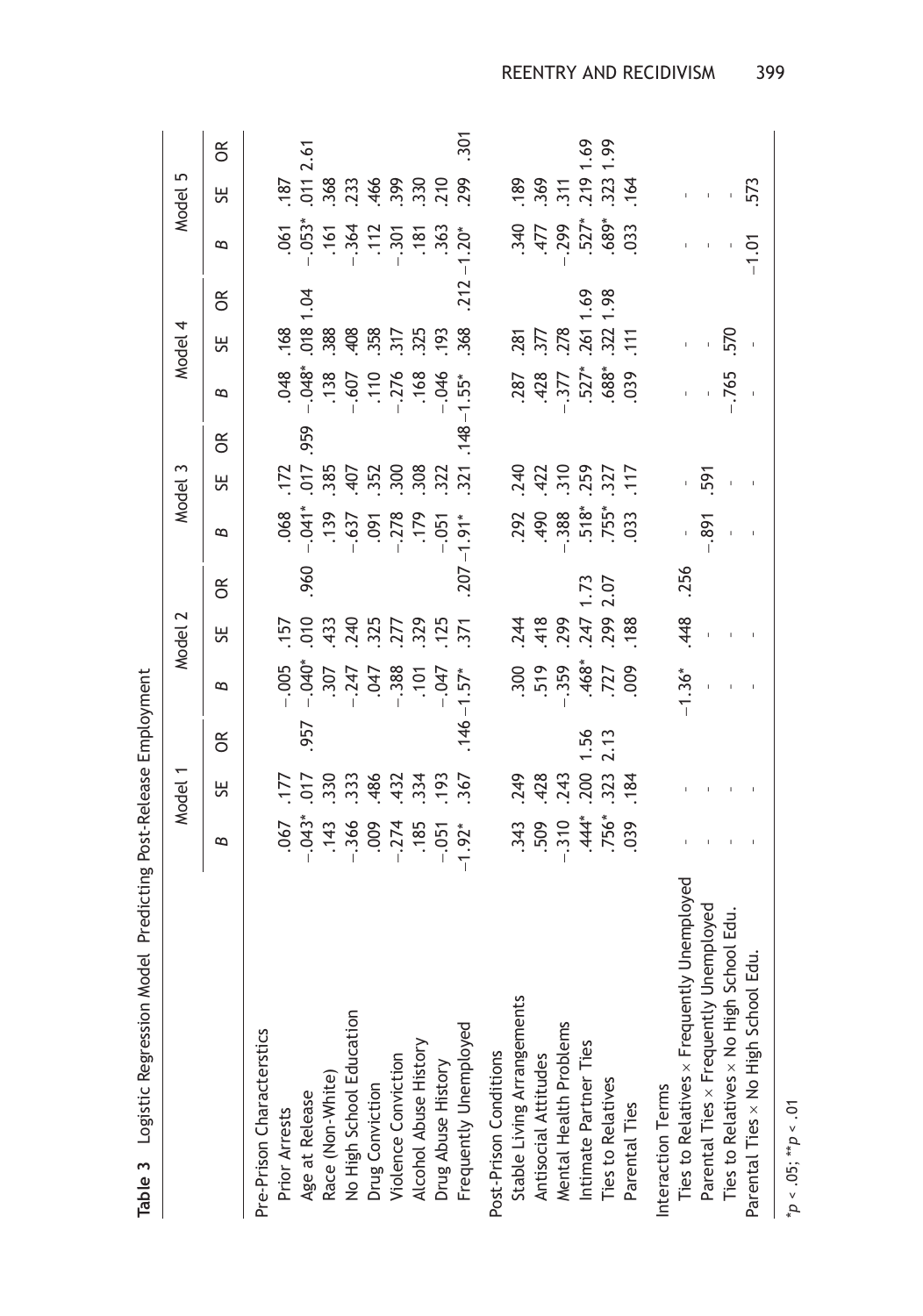iob.<sup>12</sup> It is also possible, however, that parolees' relations with intimate partners hinge on whether they have a job and therefore partners do not connect offenders to jobs per se, but provide the motivation for them to attain a job.<sup>13</sup> But without additional data it is difficult to decipher the true nature of the effects associated with ties to intimate partners. Overall, the estimates suggest that family ties—in the form of ties to close relatives other than their parents—may play a role in connecting offenders to jobs, while deficits in employment credentials (but not educational attainment) represent a barrier to steady post-release employment.

The next four models include the interactions between each of the two forms of family ties with both education and work history in order to predict postrelease employment. Turning to Model 2, the results show that the interaction between ties to relatives and frequent unemployment is statistically significant, suggesting that the negative effect of frequent unemployment on post-release employment is contingent upon ties to relatives. Next, contrary to predictions, parental ties do not moderate the effects of frequent unemployment in Model 3; rather frequent pre-prison unemployment has a negative effect on postrelease employment despite whether one has good quality ties to parents. In Model 4, the interaction between ties to relatives and education is not statistically significant. Finally, Model 5 indicates that parental ties also do not moderate the relationship between education and employment as the interaction term is not significant.<sup>14</sup>

Figure 2 decomposes the statistically significant interaction term found in Model 2 of Table 3, and displays the probability of post-release employment stratified by work history and the nature of offenders' ties to relatives. Looking

13. We would like to thank an anonymous reviewer for suggesting this potential explanation.

14. We examined the possibility that the findings in Table 2 with regard to family ties and employment may not be generalizeable across time points during the post-release period. Common to reentry research of this type, we use static measures of post-release conditions in our analysis, while recidivism is a time-varying outcome. However, the nature of the post-release context likely changes over time, which may limit the predictive efficacy of our fixed measures. Indeed, the effects noted in Table 2 may be time-dependent. To gain some insight into this possibility, we reestimated the models in Table 2 but restricted the outcome to capture recidivism at 6-, 12-, and 18 month time periods. In other words, we estimated Models 1 and 2 in Table 2 with the outcome measure censored at three different periods. Results from the supplementary analyses were very similar to those reported here, with the exception of the drug abuse history variable—it was positive and significant in the 6- and 12-month models but not in the other set of models restricted at 18 months. These results are not shown owing to space concerns; however, they are available upon request from the authors.

<sup>12.</sup> In theory, much like parents and other relatives in one's social network, a spouse or intimate partner also perhaps represents a tie that facilitates job attainment (Lin, 2001). However, this idea is not fully articulated in theory, thus we largely focus on relations with the family of origin in this regard. Recall that Table 3 shows that offenders who are involved in an intimate relationship are more likely to be employed, which is consistent with theoretical expectations. We created product terms between intimate ties and frequent unemployment and between intimate ties and educational attainment in order to examine whether intimate partner ties moderate the effects of deficits in personal capital on employment. The two interaction terms failed to reach statistical significance, suggesting that intimate partners do not play a significant role in moderating the effect of educational attainment or work history on the acquisition of a job.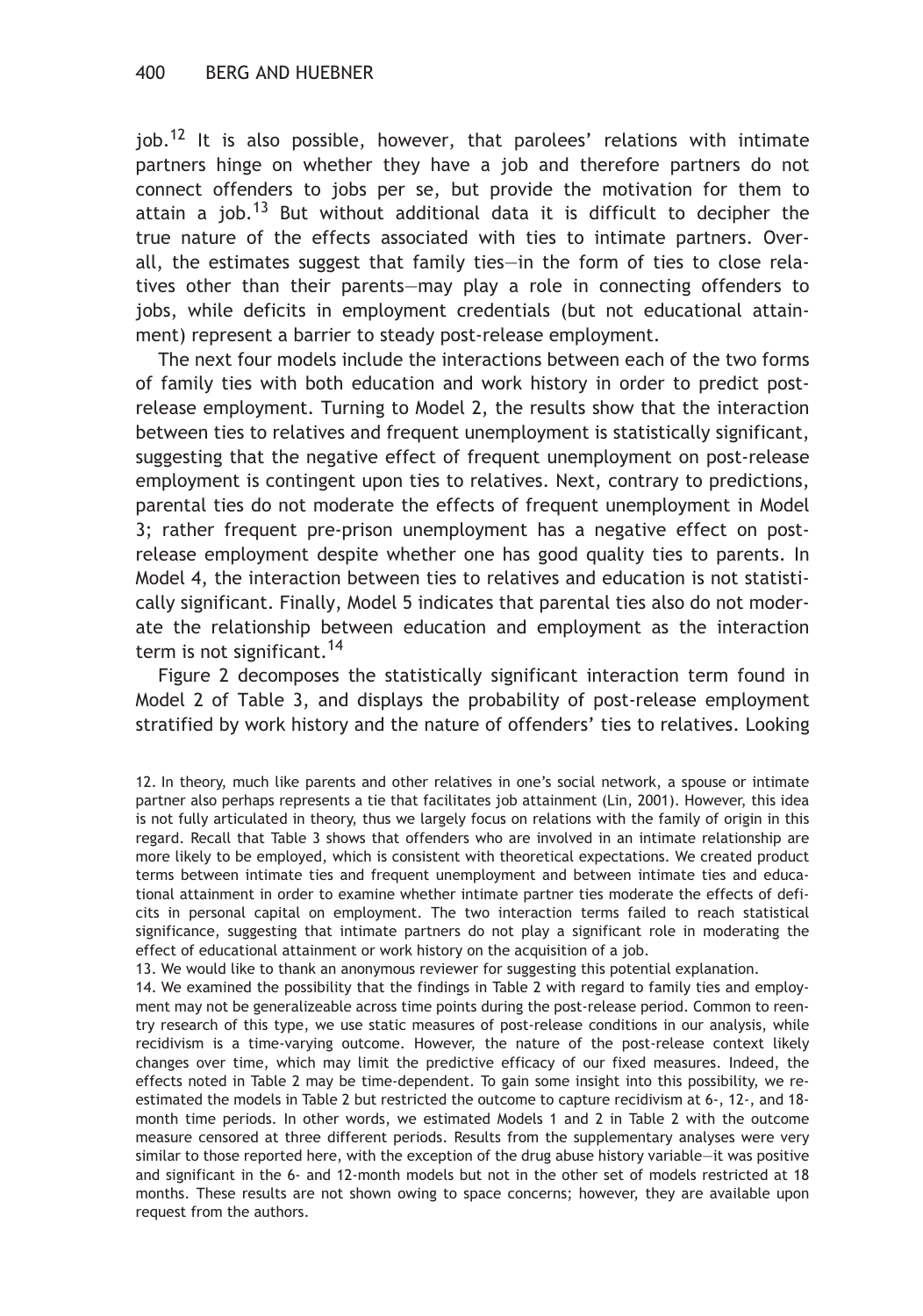

**Figure 2** Effects of ties to relatives on post-release employment by history of preprison employment: predicted probabilities.

at the pair of vertical bars situated on the left side of the figure above the heading "frequently unemployed", the predicted probability of employment for those with poor quality ties to their relatives is (.35) versus (.54) for those with good quality ties. Moving to the right side of the figure, the two bars positioned above the heading "stable employment" indicate that the predicted probability of post-release employment is (.61) for those who had poor ties versus (.78) for those who had good quality ties. This analysis suggests that, controlling for their employment history, offenders with good quality ties to their relatives are at an advantage with regard to acquiring post-release employment—these relational ties not only benefit offenders with a relatively viable work history, but also those with an instable pre-prison work history. As the diagram indicates, without a provision of good quality ties, parolees with an instable pre-prison work history have a lower predicted probability of job attainment in the post-release context.

#### Discussion and Conclusion

Extant research suggests that family members are a meaningful component of offenders' social networks in the post-prison context; in fact, ties to family are a persistent correlate of post-release success. This evidence prompts questions about the nature of the processes through which family ties affect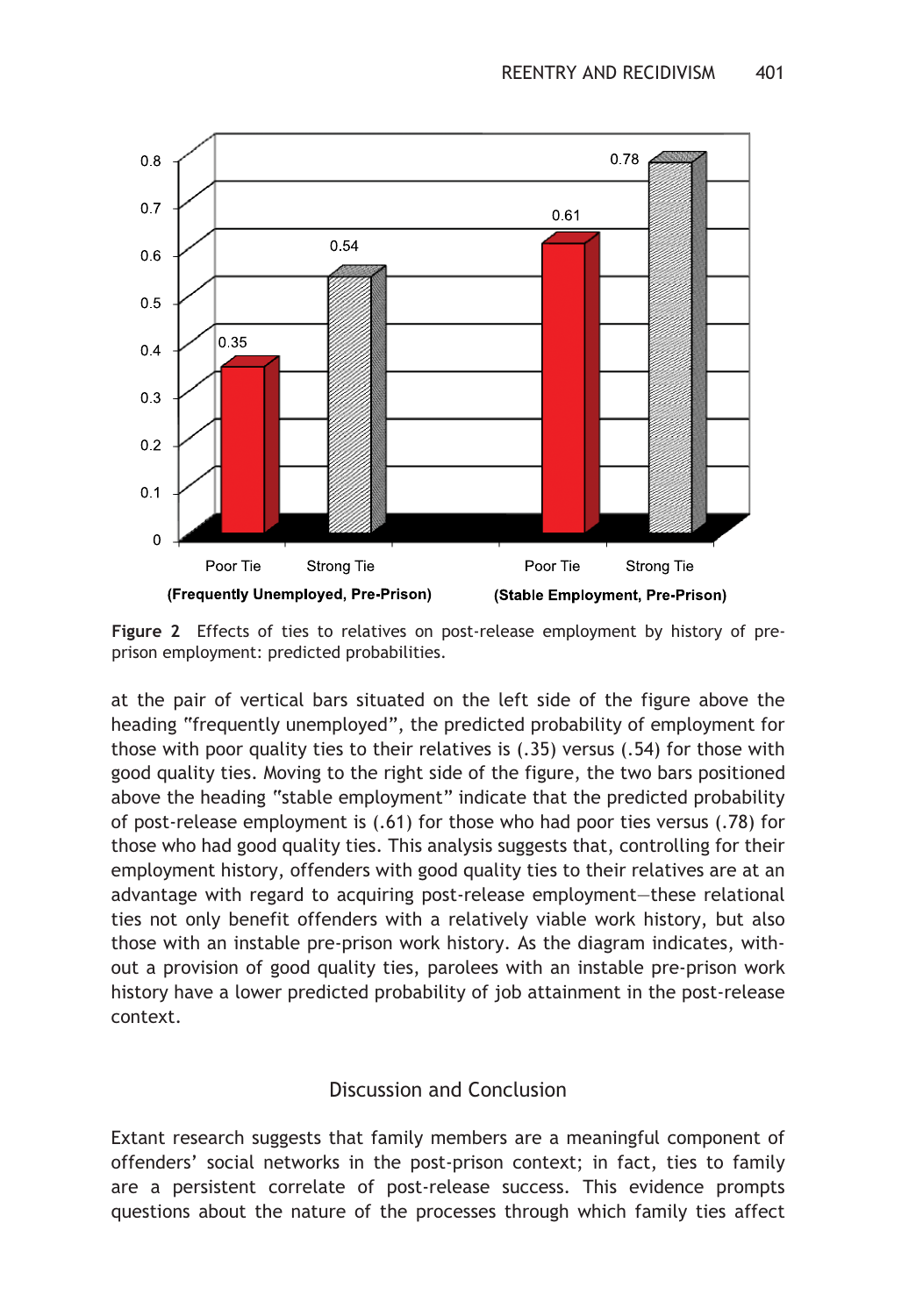recidivism. Although criminological research has theorized the meaning of the link between familial ties and recidivism, to date only a small number have empirically investigated the mechanisms by which these ties alter postrelease behavior.

In the current study, we employed an integrated theoretical framework involving social capital and criminological theories in order to develop a series of hypotheses. Specifically, we sought to resolve questions regarding whether social ties connect offenders with jobs, and in turn indirectly shape recidivism risk. The analyses uncovered three main conclusions to this end. First, offenders who were employed and had good quality ties to relatives were less likely to recidivate. Second, offenders with good quality ties to relatives were more likely to be employed in the follow-up period. Third, a history of frequent unemployment reduced post-release employment; however, this effect was moderated by good quality ties to relatives. Specifically, a history of frequent unemployment had a strong negative effect on post-release job attainment; however, the magnitude of this effect was significantly weaker among those with good quality ties to their relatives.

The findings of this study have several implications for theory and future research on prisoner reentry and recidivism. First, the findings build on recent empirical developments relating to the role of familial social ties in the etiology of recidivism. For instance, a study by Bales and Mears (2008) found that inmates who were visited in prison had lower rates of recidivism and these effects were more pronounced when visitation was made by offenders' family members. Assuming that the familial interaction occurring during periods of visitation is transferred beyond the prison walls into the post-release setting, the current findings suggest that one way in-prison visitation promotes desistence isby acting as a vehicle through which offenders gain access to the job market (see Glaser, 1964, pp. 214–216). Although beyond the scope of this study, it is reasonable to posit that information is perhaps transmitted during inprison visits between inmates and their families regarding potential sources of employment (see also Shapiro & Schwartz, 2001). By procuring job arrangements while imprisoned, released offenders reenter free society already tethered to family networks and also enter the job marketplace on a more solid footing (Glaser, 1964). Taken together, these findings highlight the need for a continuum of broad-based family support programs that include parents, spouses, and extended family members.

Second, the findings fail to support the notion that familial ties bear *directly* upon recidivism. While ties to relatives significantly reduced recidivism, once employment was included in the model, the effects of these ties were reduced and were no longer statistically significant. This finding is consistent with recent qualitative research which suggests that the social support provided by family members is a condition that motivates offenders to immerse themselves into more conventional life domains (see Giordano et al., 2002; Maruna, 2001; see Shover, 1996). Hence, it may be that the processes of social control, support, and identity transformation provided by family ties may motivate offenders to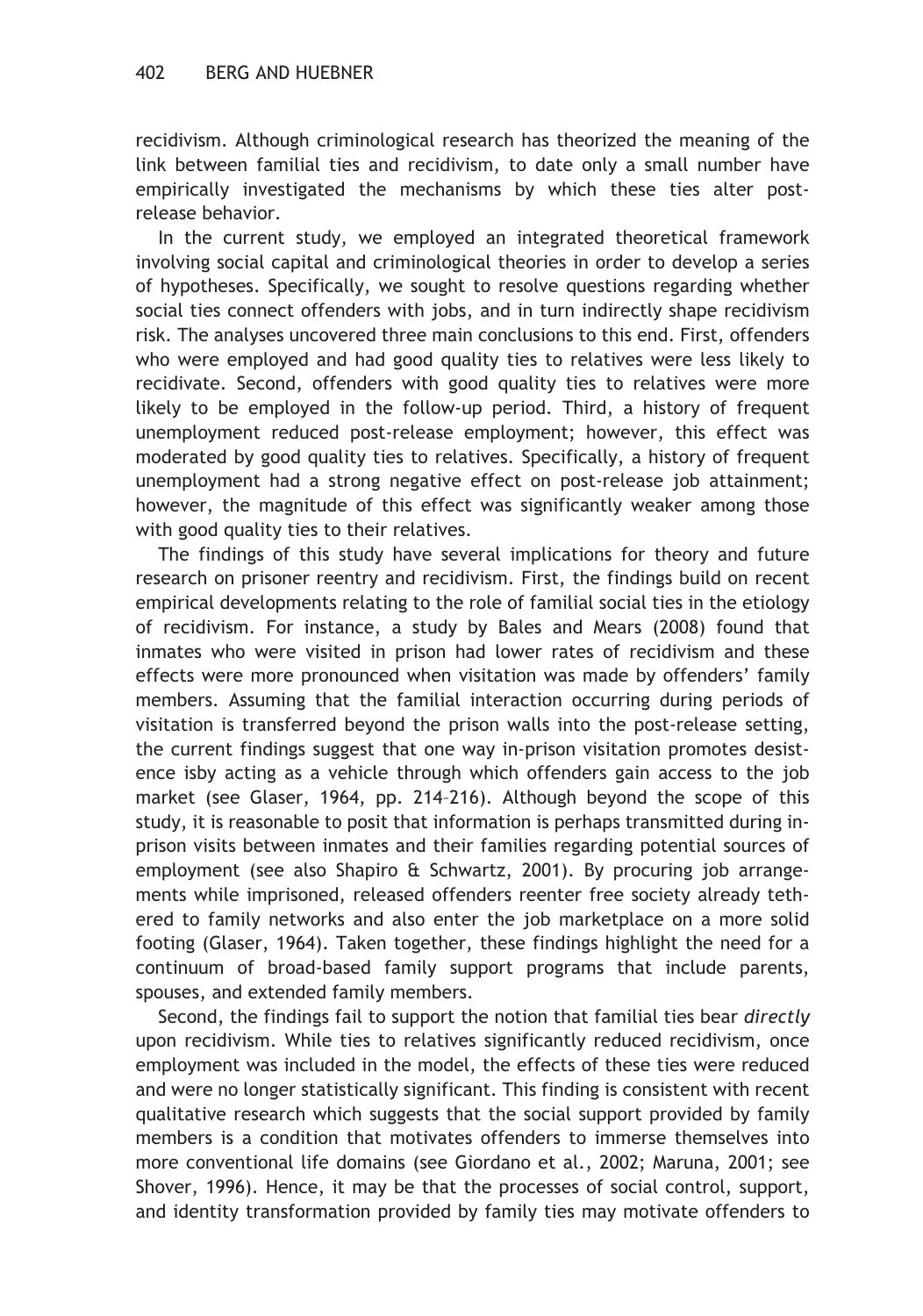attain legitimate work (see Maruna, 2001, pp. 122–123). In this way, family social processes may not be direct importance for offenders' behavior per se, but have a more meaningful influence on their involvement in roles—i.e., holding a job—consistent with leading a conventional lifestyle (Shover, 1996).

However, there is an alternative explanation in the literature for the null effects of family ties on recidivism. The literature suggests that the social support family ties supply to reentering offenders may perhaps grow more salient with the passage of time. Owing to the fact that offender's intent to "go straight" was not authentic in the past, observers note that offenders' family members sometimes feel suspicious and reluctant to dedicate much of their time and effort to being an agent of reform (see Braman, 2004; Glaser, 1964; Maruna, 2001, p. 156). But as offenders demonstrate their dedication to conformity in concrete ways, some studies find that family members subsequently increase their level of commitment to facilitating offender's successful transition into society. For instance, Farrall (2004, pp. 66–67) noted that employment "changed others opinions" of offenders resolve to abstaining from crime. In one case, an offender's family "no longer saw him as a druggie" once he began working steadily at a job, this in turn enhanced the quality of the relationship between he and his family (see also Glaser, 1964, p. 221).<sup>15</sup> If the degree of social support that families supply is contingent upon offenders' demonstration of reform, then this would suggest that perhaps family ties help offenders penetrate the job market and employment in turn also enables a more resourceful relationship between the offender and their family (Farrall, 2004). In this way, family ties and job attainment are mutually beneficial to one another. Few have examined these ideas systematically, hence they warrant future research.

We uncovered a nuanced set of findings with regard to the effects of family ties on offending and employment—ties to relatives but not parents were important predictors of recidivism and job attainment. Research on adult child–parent relations suggests that parental support to adult children commonly involves the exchange of emotional support and companionship, especially among older children from poorer families (Lye, 1996). It is possible that this unique provision of support paradoxically diminishes offenders' need to find employment and gain both material and financial independence.<sup>16</sup> Ultimately, this may have detrimental effects on whether they are able to desist from offending in the postrelease environment. In addition, the analyses showed that offenders with strong marital ties are also more likely to gain employment upon release. Neither social capital nor criminological theory makes explicit assumptions about whether ties with parents versus other relatives (including intimate partners) are most relevant to prisoner reentry. Some empirical evidence suggests that offenders are most likely to rely on assistance from their parents, particularly their mothers upon release (Visher et al., 2008), whereas other research

<sup>15.</sup> In fact, Ericson (1977, p. 24) asserts that "employment is *the* indication of respectability" it signifies to the wider community that offenders have made an alignment with legitimate society. 16. We would like to thank an anonymous reviewer for prompting this idea.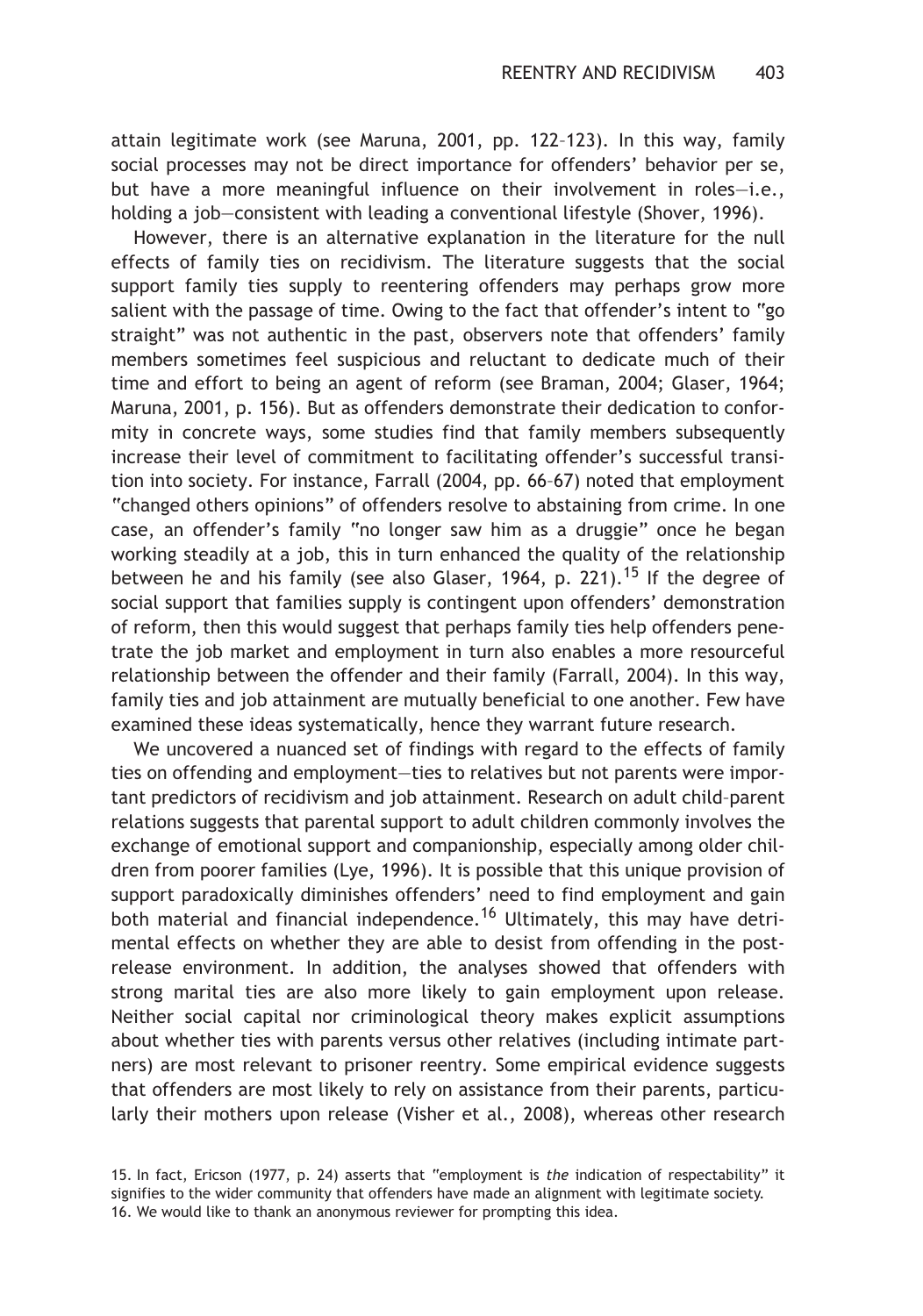has shown that reentering offenders commonly turn to siblings and cousins in part because their parents are either enfeebled or deceased (Braman, 2004; Farrall, 2004; Glaser, 1964; Irwin, 2005; Maruna, 2001; Shover, 1996). In addition, the literature linking marriage to positive outcomes on parole is quite strong, yet data show that few high-risk offenders are married before prison and even fewer sustain marriages following incarceration (Huebner, 2005). This project represents an initial inquiry into the role of family ties in prisoner reentry; we encourage future research to pay closer attention to the characteristics of the actors embedded within offender networks in order to develop this line of work further.

Finally, our observation that ties to relatives attenuated some of the negative effects of inadequate work history on post-release employment highlights the utility of social capital theory for understanding job attainment among reentering offenders. These results mirror those frequently reported using non-offender samples, suggesting that while credentials (i.e., work history) are significant predictors of job attainment, the people one knows are perhaps equally or even more important when it comes to finding a job (Granovetter, 1974; Lin, 2001). In fact, recall that the interaction terms indicated that irrespective of pre-prison employment history, those with quality ties to family had a higher predicted probability of being employed in the post-release setting. On a practical level, these findings suggest that in the absence of good quality ties, reentering offenders with insufficient credentials have poor prospects of finding a steady job. Consequently, their risk for recidivism is relatively high. With regard to reentry programming, this implies that by developing close ties between reentering offenders and people who have a strong traditional obligation to offer assistance, such as family members, offenders might be more successful at finding opportunities in conventional arenas. Future research should build upon this study by isolating the precise way these and other social ties in offenders' networks (i.e., friends, community leaders) alleviate barriers to employment.

Before concluding, it is important to illuminate the caveats to our study. First, alternative explanations might question the validity of the results uncovered in Tables 2 and 3. It is possible that employment, family ties, and recidivism are all symptoms of an underlying unobservable trait, including low self-control, sensation seeking, or risk tasking (Gottfredson & Hirschi, 1990). Under these circumstances, the observed statistical relationships are spurious and explained by unobserved heterogeneity. Put differently, this would mean that parolees who secure employment compared to those who do not would differ from one another according to an unobserved trait, a trait which would also confound the negative effect of employment on recidivism. Empirical researchers have found, however, that the link between employment, various types of social ties, and criminal behavior remains strong notwithstanding rigid methodological controls for unobserved propensity or selection (Horney et al., 1995; Laub & Sampson, 2003, Uggen, 1999; cf. Uggen et al., 2005, p. 213). Furthermore, we included measures (i.e., substance abuse, arrest record, antisocial attitudes, mental health conditions) which, existing research suggests, represent viable proxies for unobserved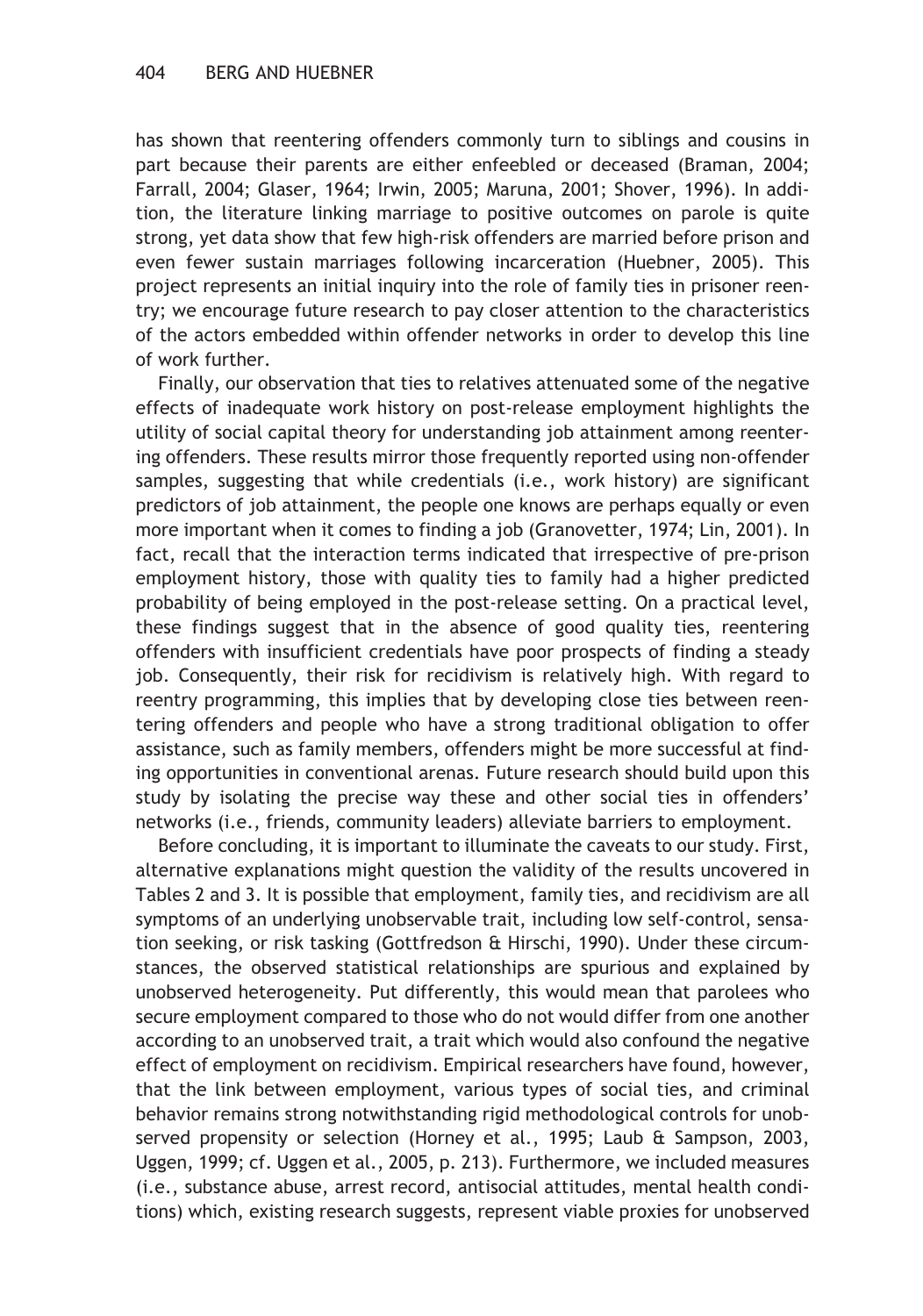propensity (see DeLisi, 2005; cf. Gottfredson & Hirschi, 1990; Matsueda, Gartner, Piliavin & Polakowski, 1992; Stouthamer-Loeber et al., 2002). This strategy provided us with added confidence in the validity of our findings. Proxies, of course, are no substitute for true experimental designs; in the future research should attempt to isolate the extent to which propensity or self-selection contributes to the relationships uncovered here.

Second, our measures of social ties (parental ties, ties to relatives, and intimate partner ties) have the important advantage of capturing both the quality and presence of the network tie, still they cannot tell us about the role of key actors within the tie in facilitating reentry outcomes. For example, our measure of ties to relatives includes a broad array of potential individuals; therefore, we can only comment on the cluster of individuals who fall under this classification and are not able to identify whether cousins, aunts, uncles, or grandparents are important actors in one's social network. Furthermore, our measures of postprison social conditions—similar to other research of this type—are static and hence do not capture the dynamic nature of the post-release period. For example, we assess social relationships at the two-week mark when the LSI-R was administered, yet at this time-point these relationships may be of a different quality, perhaps less conflicted and more supportive, than at a later time-point when the stressors of post-release life may be more fully realized (Farrell, 2004). Likewise, the measure of post-prison employment would be a stronger indicator if it included data on the quality and nature of employment across *repeated* time-points in the post-release period (see also Note 16). Plus, we are not able to capture the sample members' attachment to work, which may shape their employment experiences and ultimately recidivism; however, there is existing research to suggest that even low-wage work can be important for most offenders (Uggen, 2000). This study is an *initial* attempt to gain a more complete understanding of social ties and reentry, but in order to develop this line of work further, future research should adopt measures that identify the family members who play a prominent role in offenders' release and take additional steps to quantify the dynamic nature of employment experiences.

In conclusion, the goal of this research was to further explore the mechanisms by which social ties affect criminal trajectories and post-release outcomes. As noted extensively in the literature, incarceration can be a driving force in the pathway of chronic offending through its corrosive effect on conventional opportunities and relations. Laub and Sampson (2003, p. 291) assert that what is needed is a "series of mechanisms to bring offenders back into the institutional fabric of society." Our findings suggest that by facilitating job attainment, familial social ties, as well as marriage, we may break the cycle of prison to unemployment and thereby stymie the pathway of state dependence leading from prison to reoffending. Although more research is needed to illuminate the specific mechanisms that link social ties to employment, this research suggests that strengthening offenders' social relationships may have important implications for job attainment, and may be one possible path to desistance.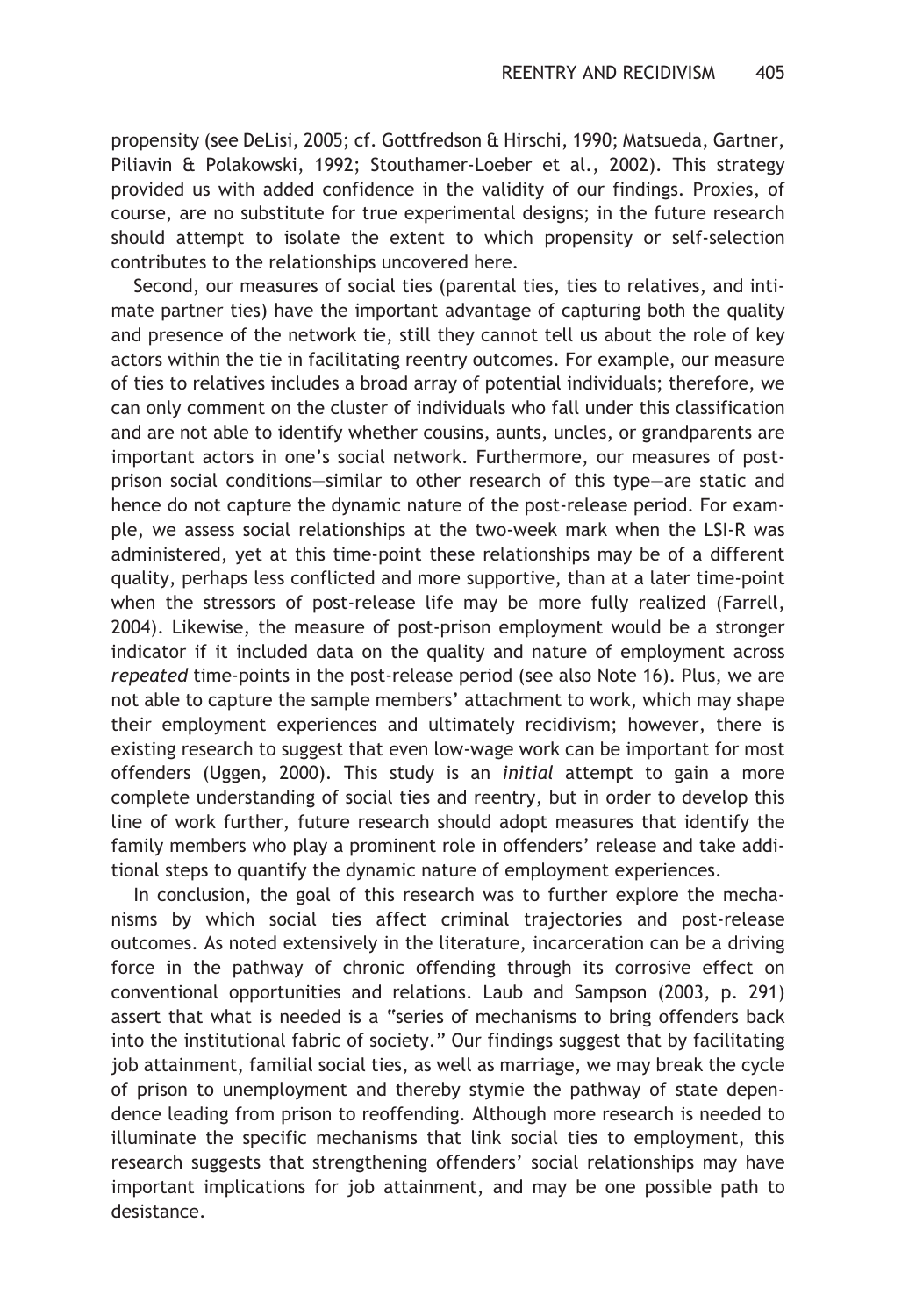#### References

- Agnew, R. (2005). *Why do criminals offend: A general theory of crime and delinquency.* New York: Oxford University Press.
- Andrews, D., & Botna, J. A. (2006). *The psychology of criminal conduct* (4th ed.). Cincinnati, OH: Anderson.
- Bales, W. D., & Mears, D. P. (2008). Inmate social ties and the transition to society: Does visitation reduce recidivism. *Journal of Research in Crime and Delinquency, 45*, 287–321.
- Braithwaite, J. (1989). *Crime, shame and reintegration.* New York: Cambridge University Press.
- Braman, D. (2004). *Doing time on the outside.* Ann Arbor: University of Michigan Press.

Burnett, R. (2004). To re-offend or not to re-offend? The ambivalence of convicted property offenders. In S. Maruna & R. Immarigeon (Eds.), *After crime and punishment: Pathways to offender reintegration.* Cullompton, Devon: Willan.

- Bushway, S., Stoll, M., & Weiman, D. F. (2007). *Barriers to reentry? The labor market for released prisoners in post-industrial America.* New York: Russell Sage.
- Cattell, V. (2001). Poor people, poor places and poor health: The mediating role of social networks and social capital. *Social Science and Medicine, 52*, 1501–1516.

Cox, D. R. (1972). Regression models and life tables. *Journal of the Royal Statistical Society, 34*, 187–220.

- DeLisi, M. (2005). *Career criminals in society.* Thousand Oaks, CA: Sage.
- Eckland-Olson, S., Supancic, M., Campbell, J., & Lenihan, K. (1983). Postrelease depression and the importance of familial support. *Criminology, 21*, 253–275.
- Ericson, R. (1977). Social distance and reaction to criminality. *British Journal of Criminology, 17*, 16–29.
- Farrall, S. (2004). Social capital and offender reintegration: Making probation desistence focused. In S. Maruna & R. Immarigeon (Eds.), *After crime and punishment: Pathways to offender reintegration* (pp. 57–84). Portland, OR: Willan.
- Finestone, H. (1967). Reformation and recidivism among Italian and Polish criminal offenders. *American Journal of Sociology, 72*, 575–588.
- Furstenberg, F. (2005). Banking on families: How families generate and distribute social capital. *Journal of Marriage and Family, 67*, 809–821.
- Gendreau, P., Little, T., & Goggin, C. (1996). A meta-analysis of adult offender recidivism. What works? *Criminology, 34*, 575–607.
- Giordano, P., Cernkovich, S., & Rudolph, J. (2002). Gender, crime and desistance: Toward a theory of cognitive transformation. *American Journal of Sociology, 107*, 990–1064.
- Glaser, D. (1964). *Effectiveness of a probation and parole system.* Indianapolis, IN: Bobbs-Merrill.
- Gottfredson, M., & Hirschi, T. (1990). *A general theory of crime.* Stanford, CA: Stanford University Press.
- Granovetter, M. (1974). *Getting a job: A study of contacts and careers.* Cambridge, MA: Harvard University Press.
- Granovetter, M. (1985). Economic action and social structure: The problem of embeddedness. *American Journal of Sociology, 91*, 481–510.
- Hirschi, T. (1969). *Causes of delinquency.* Berekely: University of California Press.
- Holtfreter, K., Reisig, M. D., & Morash, M. (2004). Poverty, state capital, and recidivism among women offenders. *Criminology and Public Policy, 3*, 185–208.
- Holzer, H. (1996). *What employers want: Job prospects for less educated workers.* New York: Sage.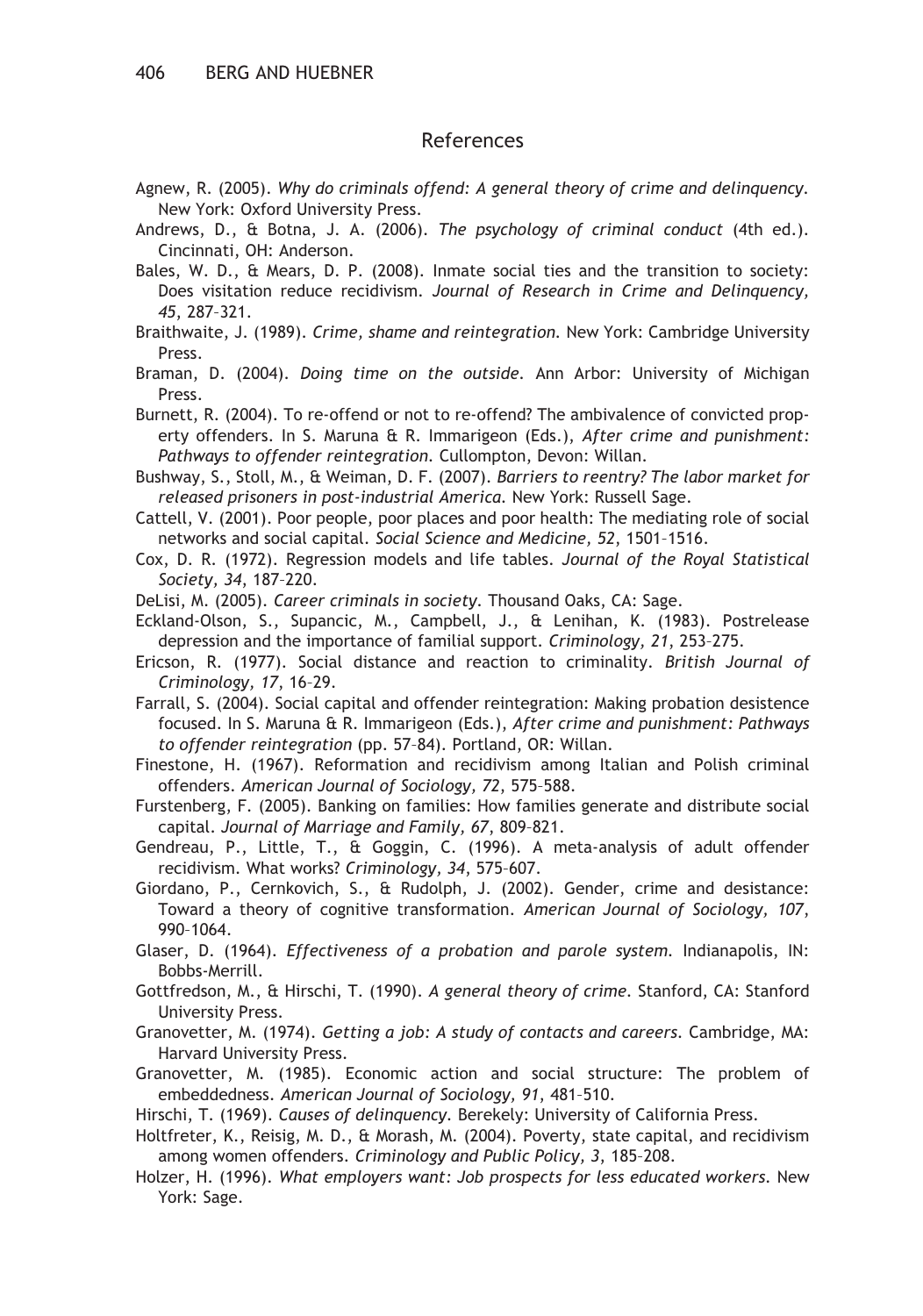Holzer, H. J., Raphael, S., & Stoll, M. A. (2001). *Will employers hire ex-offenders? Employer preferences, background checks, and their determinants* (JCPR Working Papers 238). Northwestern University/University of Chicago Joint Center for Poverty Research.

Horney, J., Osgood, D. W., & Marshall, I. H. (1995). Criminal careers in the short term: Intra-individual variability to crime and its relation to local life circumstances. *American Sociological Review, 60*, 655–673.

- Hosmer, D., & Lemeshow, S. (1999). *Applied survival analysis: Regression modeling of time to event data.* New York: Wiley.
- Huebner, B. M. (2005). The effect incarceration on marriage and work over the life course. *Justice Quarterly, 22*, 281–303.
- Irwin, J. (2005). *The warehouse prison: Disposal of the new dangerous class.* Los Angeles, CA: Roxbury.
- Langan, P., & Levin, D. (2002). *Recidivism of prisoners released in 1994.* Washington, DC: Bureau of Justice Statistics.
- Laub, J., & Sampson, R. (2003). *Shared beginnings, divergent lives: Delinquent boys to age 70.* Boston: Harvard University Press.
- Lin, N. (2001). *Social capital: A theory of social structure and action.* Cambridge, MA: Cambridge University Press.

Lofland, J. (1969). *Deviance and identity.* Englewood Cliffs, NJ: Prentice Hall.

Long, J. S. (1997). *Regression models for categorical and limited dependent variables.* Thousand Oaks, CA: Sage.

Lye, D. (1996). Adult child–parent relationships. *Annual Review of Sociology, 22*, 79–102.

Malik-Kane, K., & Visher, C. (2008). *Health and prisoner reentry: How physical, mental, and substance abuse conditions shape the process of reintegration.* Washington, DC: The Urban Institute.

Maruna, S. (2001). *Making good: How ex-convicts reform and rebuild their lives.* Washington, DC: American Psychological Association.

Maruna, S., & Toch, H. (2005). The impact of imprisonment on the desistance process. In J. Travis & C. Visher (Eds.), *Prisoner reentry and crime in America* (pp. 139–178). Cambridge, MA: Cambridge University Press.

Matsueda, R., Gartner, R., Piliavin, I., & Polakowski, M. (1992). The prestige of criminal and conventional occupations: A subcultural model of criminal activity. *American Sociological Review, 57*, 752–770.

Matsueda, R. L., & Heimer, K. (1997). A symbolic interactionist theory of role transitions, role commitments, and delinquency. In T. P. Thornberry (Ed.), *Advances in criminological theory, vol. 7, developmental theories of crime and delinquency* (pp. 163-213). New Brunswick, NJ: Transaction.

Matza, D. (1969). *Becoming deviant.* Englewood Cliffs, NJ: Prentice Hall.

Meisenhelder, T. (1977). An exploratory study of exiting from criminal careers. *Criminology, 15*, 319–334.

Naser, R., & Visher, C. (2006). Family members experiences with incarceration and reentry. *Western Criminology Review, 7*, 20–31.

Nelson, M., Dees, P., & Allen, C. (1999). *The first month out.* New York: Vera Institute of Justice.

Pager, D. (2003). The mark of a criminal record. *American Journal of Sociology, 108*, 937–975.

Petersilia, J. (2003). *When prisoners come home.* New York: Oxford University Press.

Petersilia, J., & Rosenfeld, R. (2008). *Parole, desistance from crime and community integration.* Washington, DC: National Academies Press, National Research Council.

Portes, A. (1998). Social capital: Its origins and applications in modern society. *Annual Review of Sociology, 24*, 1–24.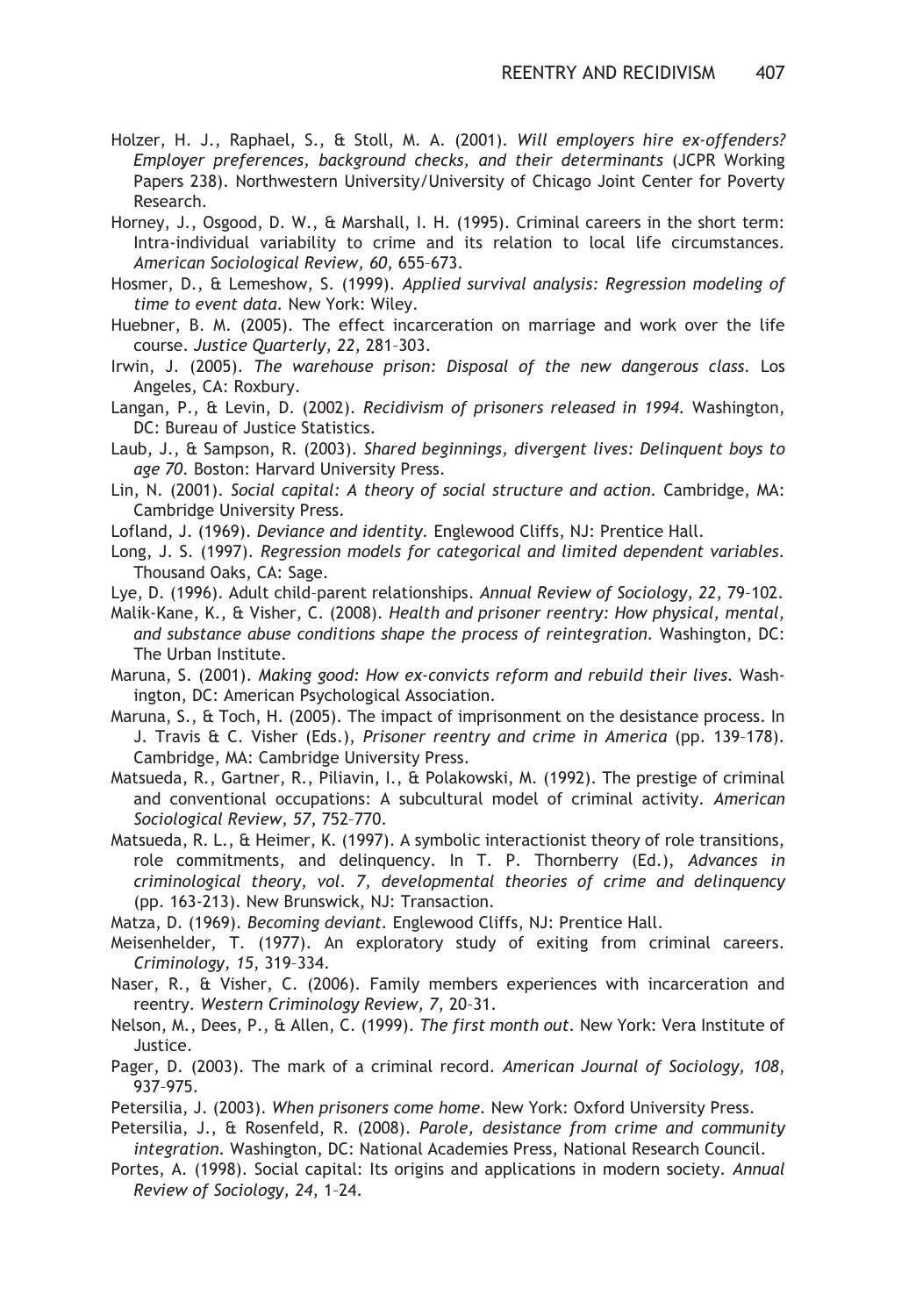- Rosenbaum, J., Kariya, T., Settersten, R., & Maier, T. (1990). Market and network theories of the transition from high school to work: Their application to industrialized societies. *Annual Review of Sociology, 16*, 263–299.
- Rubenstein, G. (2001). *Getting to work: How TANF can support ex-offender parents in the transition to self-sufficiency.* Washington, DC: Legal Action Center.
- Sampson, R., & Laub, J. (1993). *Crime in the making.* Cambridge, MA: Harvard University Press.
- Shapiro, C., & Schwartz, M. (2001). Coming home: Building on family connections. *Corrections Management Quarterly, 5*, 52–61.
- Shover, N. (1996). *Great pretenders: Pursuits and careers of persistent thieves.* London: Westview Press.
- Singer, J. D., & Willett, J. B. (2003). *Applied longitudinal data analysis: Modeling change and event occurrence.* New York: Oxford University Press.
- Smith, P., Cullen, F. T., & Latessa, E. J. (2009). Can 14,737 women be wrong? A meta-analysis of the LSI-R and recidivism for female offenders. *Criminology and Public Policy, 8*, 183–208.
- Stouthamer-Loeber, M., Loeber, R., Wei, E., Farrington, D., & Wikstrom, P. (2002). Risk and promotive effects in the explanation of persistent serious delinquency in boys. *Journal of Consulting and Clinical Psychology, 70*, 111–123.
- Sullivan, M. (1989). *Getting paid: Youth crime and work in the inner city.* Ithaca, NY: Cornell University Press.
- Sullivan, E., Mino, M., & Nelson, K. (2002). *Families as a resource in recovery from drug abuse: An evaluation of La Bodega de la Familia.* Washington, DC: Vera Institute of Justice.
- Thurow, L. (1975). *Generating inequality.* New York: Basic Books.
- Uggen, C. (1999). Ex-offenders and the conformist alternative: A job quality model of work and crime. S*ocial Problems, 46*, 127–151.
- Uggen, C. (2000). Work as a turning point in the life course of criminals: A duration model of age, employment and recidivism. *American Sociological Review, 67*, 529–546.
- Uggen, C., Wakefield, S., & Western, B. (2005). Work and family perspectives on reentry. In J. Travis & C. Visher (Eds.), *Prisoner reentry and crime in America* (pp. 209–243), Cambridge, MA: Cambridge University Press.
- Umberson, D. (1987). Family Status and health social behaviors: Social control as a dimension of social integration. *Journal of Health and Social Behavior, 28*, 308–319.
- Visher, C., & Courtney, S. (2006). *Cleveland prisoners' experiences returning home.* Washington, DC: The Urban Institute.
- Visher, C., Debus, S., & Yahner, J. (2008). *Employment after release: A longitudinal study of releasees in three states* (Research brief). Washington, DC: The Urban Institute, Justice Policy Center.
- Visher, C., Kachnowski, V., La Vigne, N., & Travis, J. (2004). *Baltimore prisoners experiences returning home.* Washington, DC: The Urban Institute.
- Visher, C., & Travis, J. (2003). Transitions from prison to community: Understanding individual pathways. *Annual Review of Sociology, 29*, 89–113.
- Vose, B., Cullen, F., & Smith, P. (2008). The empirical status of the level of service inventory. *Federal Probation, 72*, 22–29.
- Warr, M. (1998). Life course transitions and desistance from crime. *Criminology, 36*, 183–215.
- Wellman, B., & Wortley, S. (1990). Different strokes from different folks: Community ties and social support. *American Journal of Sociology, 96*, 558–588.
- West, H. C., & Sabol, W. J. (2009). *Prison inmates at midyear 2008 statistical tables.* Washington, DC: Bureau of Justice Statistics.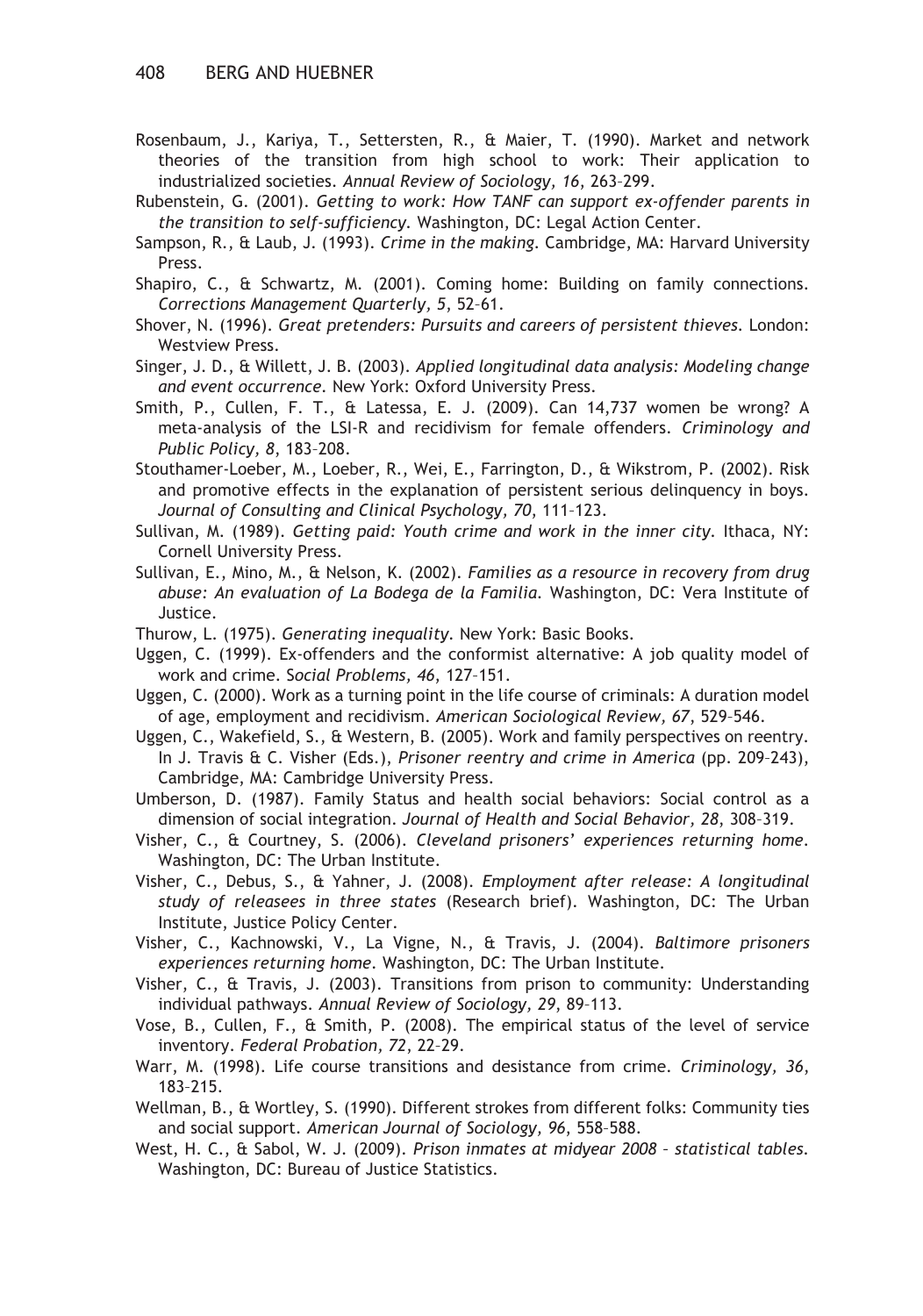| Variables                     | Description                                                                                                                                                                                                                                                                                                                                                                                                                                                                                                                                                                                                                                                                                                                                                                                                                                                                                                                                                                                                                                                                                                                                                                                                                                                                                                                                                                                                                                                                                                                                                                                                  |
|-------------------------------|--------------------------------------------------------------------------------------------------------------------------------------------------------------------------------------------------------------------------------------------------------------------------------------------------------------------------------------------------------------------------------------------------------------------------------------------------------------------------------------------------------------------------------------------------------------------------------------------------------------------------------------------------------------------------------------------------------------------------------------------------------------------------------------------------------------------------------------------------------------------------------------------------------------------------------------------------------------------------------------------------------------------------------------------------------------------------------------------------------------------------------------------------------------------------------------------------------------------------------------------------------------------------------------------------------------------------------------------------------------------------------------------------------------------------------------------------------------------------------------------------------------------------------------------------------------------------------------------------------------|
| Stable living<br>arrangements | The item is scored on a three-level ordinal scale. Scores of (3) are<br>assigned if the offender expresses satisfaction with home; has long-term<br>plans to continue living there takes pride in their home or takes measures<br>to increase value or comfort. Scores of (2) are assigned if the offender is<br>satisfied with living arrangements but is not expressing complete<br>satisfaction, has been there only a short time or willing to move if a better<br>place comes along. Scores of (1) are assigned if the offender is dissatisfied<br>or indifferent regarding current conditions, if they are in temporary<br>housing, making few efforts to improve the home or the environment, if<br>they like the residence but are living with antisocial others. Score of (0)<br>are assigned if the offender displays extreme dissatisfaction with living<br>arrangements, if they claim they are only staying there temporarily, they<br>are homeless, or living with antisocial others.                                                                                                                                                                                                                                                                                                                                                                                                                                                                                                                                                                                                          |
| Antisocial<br>attitudes       | The item is scored on a three-level ordinal scale. Scores of (0),<br>satisfactory situation, are assigned if an offender places an emphasis on<br>the negative consequences of law violation, if they accept responsibility<br>for their own actions, and if the offender rejects justification for law<br>violation. Scores of (1), relatively satisfactory situation, are given if an<br>offender's recent behavior and self-disclosure indicate pro-social<br>inclinations, if the offender has a sense of respect for rules beyond just<br>"talking the talk" and if the individual has some awareness of the effects<br>of criminal behavior on the lives of others. Scores of (2), a relatively<br>unsatisfactory situation, are determined by whether the offender<br>expresses guilt for the victims, but mixed expression of concern (e.g., I<br>was in the wrong place at the wrong time or I wish I hadn't been caught)<br>and if the offender says that they value pro-social behavior, but is acting<br>in contrast to that by breaking the law, defying authority. Finally, scores<br>of (3), a very unsatisfactory situation, are assigned if an offender places<br>emphasis on the usefulness of criminal activity, if they express<br>rationalizations for law violations and do not appear to have the ability to<br>be genuinely sensitive to the feelings and wishes of others including<br>victims of criminal behavior, if they are hostile toward the police or<br>courts, if they explain prior offenses with no guilt or remorse, or if they<br>have self-identified as a criminal. |
| Mental health<br>problems     | According to the LSI-R scoring guide, examples of moderate mental health<br>problems may include mild anxiety or mild depression. Also, according to<br>the scoring guide severe mental health problems are detected by<br>observing the following factors: excessive sweating, extreme passivity or<br>aggression, verbal abusiveness, odd or strange verbalizations, very slow<br>or very fast speech, rambling conversations, auditory or visual<br>hallucinations, delusional thinking. Moreover, DOC officials assessed<br>severe interference based on in-prison psychiatric reports assessed by<br>medical staff.                                                                                                                                                                                                                                                                                                                                                                                                                                                                                                                                                                                                                                                                                                                                                                                                                                                                                                                                                                                     |

## Appendix 1. Supplementary Variable Coding Information from the LSI-R Scoring Guide